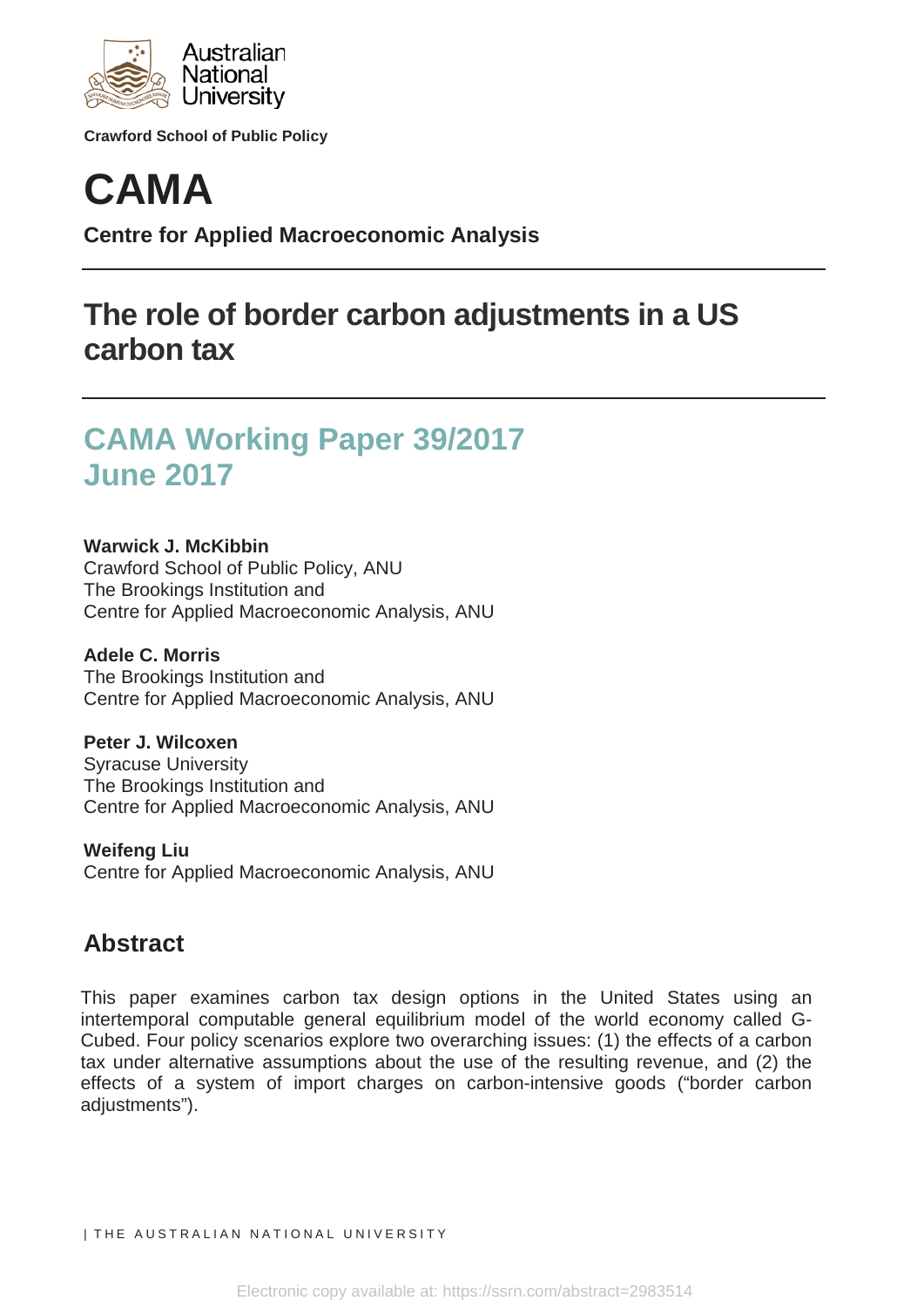**Keywords**

**JEL Classification**

### **Address for correspondence:**

(E) cama.admin@anu.edu.au

**ISSN 2206-0332**

**The Centre for Applied Macroeconomic Analysis** in the Crawford School of Public Policy has been established to build strong links between professional macroeconomists. It provides a forum for quality macroeconomic research and discussion of policy issues between academia, government and the private sector.

**The Crawford School of Public Policy** is the Australian National University's public policy school, serving and influencing Australia, Asia and the Pacific through advanced policy research, graduate and executive education, and policy impact.

| THE AUSTRALIAN NATIONAL UNIVERSITY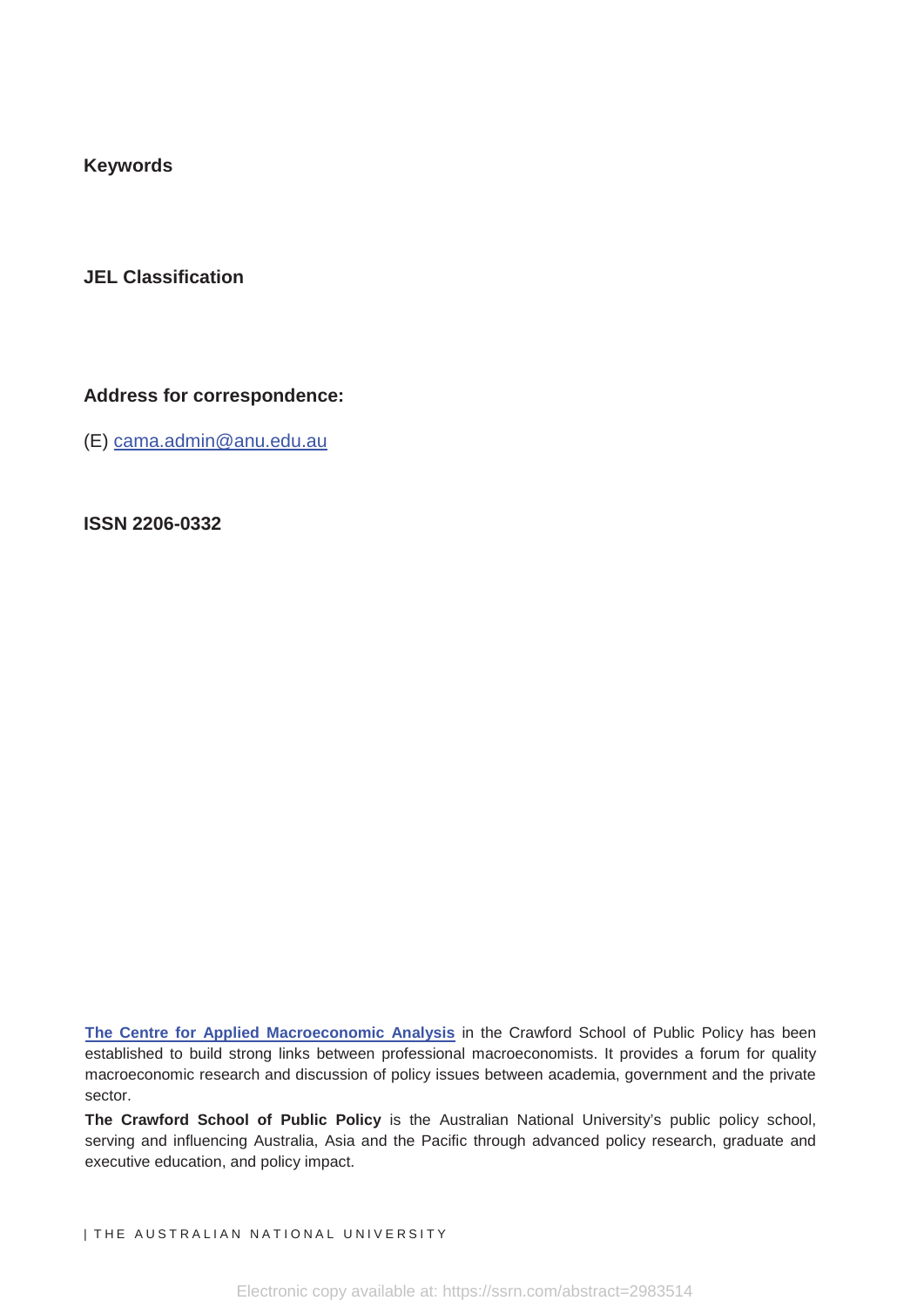# **THE ROLE OF BORDER CARBON ADJUSTMENTS IN A U.S. CARBON TAX**

MAY 31, 2017

## **WARWICK J. MCKIBBIN**

Australian National University Brookings

**ADELE C. MORRIS Brookings** 

#### **PETER J. WILCOXEN**

Syracuse University **Brookings** 

## **WEIFENG LIU**

Australian National University

*The Brookings Institution is a private non-profit organization. Its mission is to conduct high quality, independent research and, based on that research, to provide innovative, practical recommendations for policymakers and the public. The conclusions and recommendations of any Brookings publication are solely those of its author(s), and do not reflect the views of the Institution, its management, or its other scholars. Support for this publication was generously provided by the Alex C. Walker Foundation. Authors thank Nicholas Montalbano for his research assistance. Brookings recognizes that the value it provides is in its absolute commitment to quality, independence and impact. Activities supported by its donors reflect this commitment and the analysis and recommendations are not determined or influenced by any donation.*

Electronic copy available at: https://ssrn.com/abstract=2983514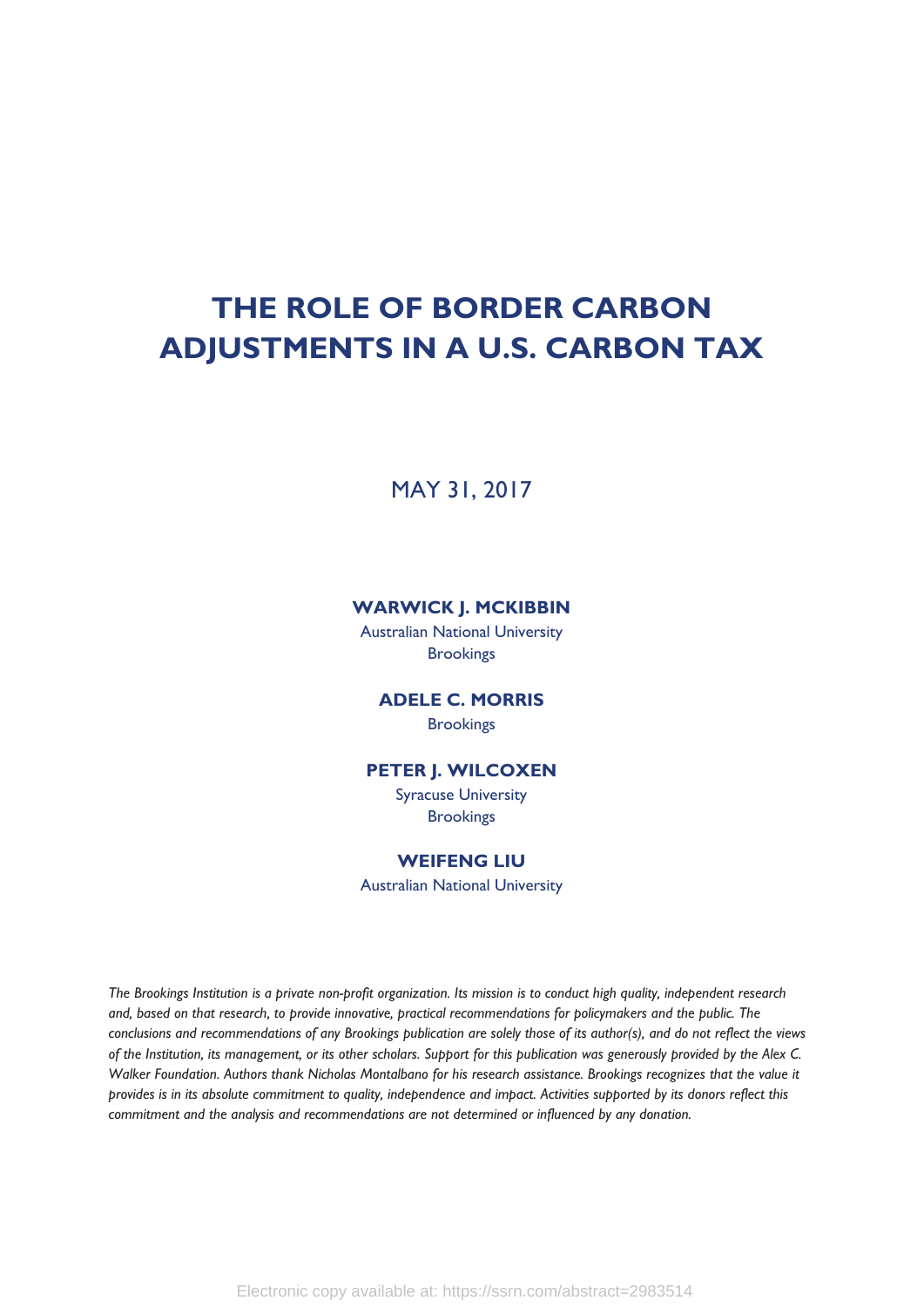## **EXECUTIVE SUMMARY**

This paper examines carbon tax design options in the United States using an intertemporal computable general equilibrium model of the world economy called G-Cubed. Four policy scenarios explore two overarching issues: (1) the effects of a carbon tax under alternative assumptions about the use of the resulting revenue, and (2) the effects of a system of import charges on carbon-intensive goods ("border carbon adjustments").

We first establish a baseline scenario in which the United States does not adopt a climate policy other than policies in place in early 2017. Then we model a simple excise tax on the carbon content of fossil fuels in the U.S. energy sector starting in 2020 at \$27 per metric ton of carbon dioxide  $(CO<sub>2</sub>)$  and rising at 5 percent above inflation each year through 2050. We investigate two approaches to using the revenue: one that rebates the revenue to households in annual lump sum transfers (LS below) and one that applies the revenue to reduce the marginal tax rate on capital income (KT below). For each revenue policy, we run scenarios with and without a border carbon adjustment (BCA) on imports. The BCAs vary by country and good and account for the carbon emitted throughout the full production chain of the good in the country where it is produced.

Consistent with earlier studies, we find that the carbon tax raises considerable revenue and reduces  $CO<sub>2</sub>$  emissions significantly relative to baseline, no matter how the revenue is used. Gross annual revenue from the carbon tax with lump sum rebating and no BCA begins at \$110 billion in 2020 and rises gradually to  $$170$  billion in 2040. By 2040, annual CO<sub>2</sub> emissions fall from 5.5 billion metric tons (BMT) under the baseline to 2.4 BMT, a decline of 3.1 BMT, or 57 percent. Cumulative emissions over 2020 to 2040 fall by 48 BMT.

Also consistent with earlier studies, we find that the carbon tax has very small overall impacts on GDP, wages, employment, and consumption. Different uses of the revenue from the carbon tax result in slightly different levels and compositions of GDP across consumption, investment and net exports. Overall, using carbon tax revenue to reduce the capital income tax rate results in better macroeconomic outcomes than using the revenue for lump sum transfers. Indeed, even while achieving remarkable emissions reductions, the policy results in the U.S. economy reaching the output projections in 2040 only about three months later than it would without the carbon tax. With the rebates, consumption rises in the short run and then returns close to baseline in the medium to longer run. Investment falls sharply in the short to medium run and recovers somewhat in the long run, but remains about one percentage point below baseline. In contrast, the capital tax reduction has little effect on consumption in the short run and causes investment to rise briefly relative to baseline before it settles within a half percentage point from baseline in the long run.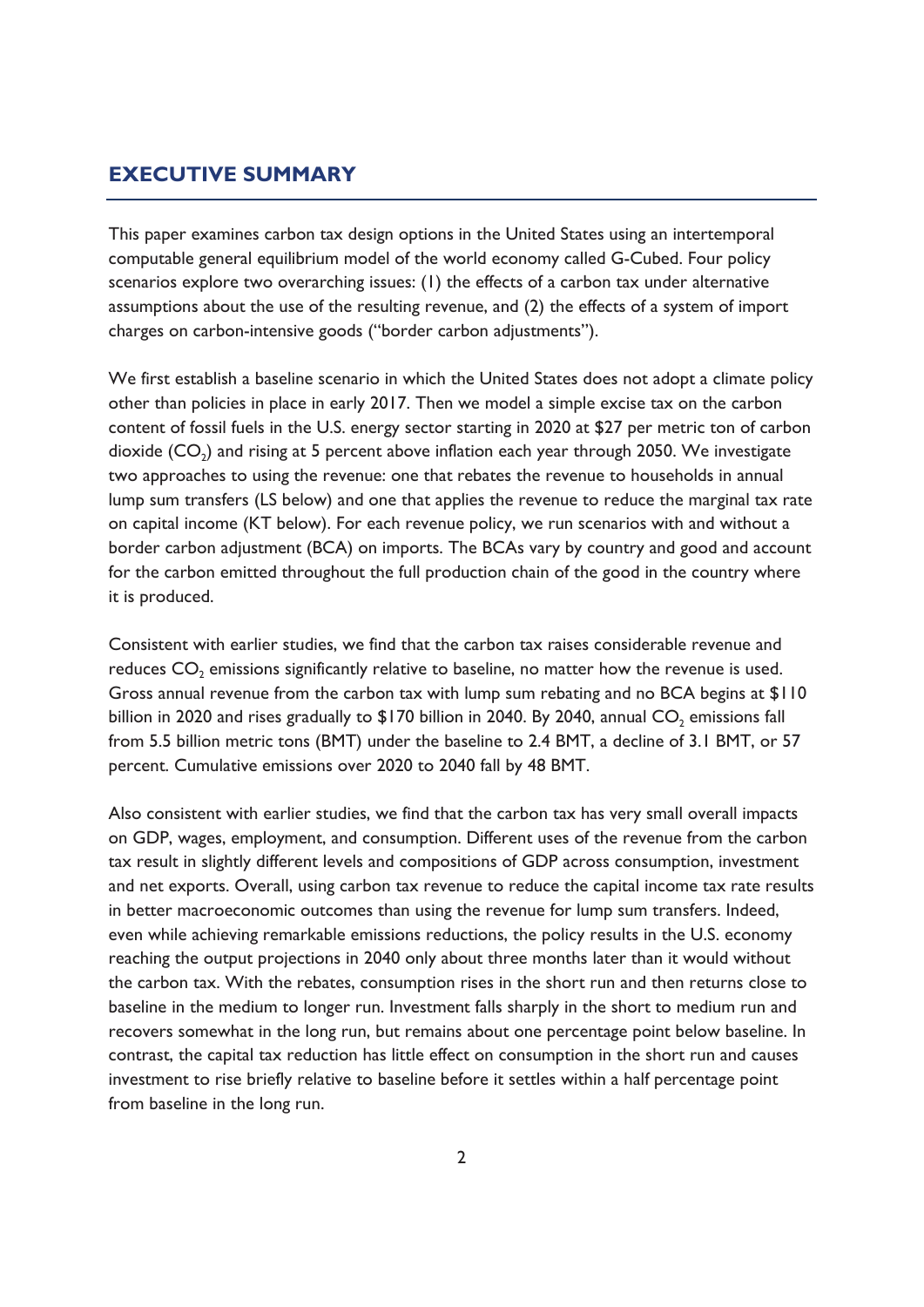Counter to their purported purpose of protecting U.S. trade strength, for a given revenue policy, BCAs tend to produce lower net exports than the carbon taxes alone. This is generally because the BCAs result in higher value of the dollar relative to other currencies, thus lowering exports more than they lower imports. This is consistent with standard results in the international trade literature on the effects of import tariffs and export subsidies on real exchange rates, a result that is often ignored in the discussion of domestic carbon policy.

In a finding new to the literature, our results show that BCAs can have strikingly different effects depending on the use of the revenue. The BCAs in the lump sum rebate scenario result in slightly lower domestic output than the same scenario without the BCAs, thus doing more harm than good -- including in the relatively energy-intensive sectors like durable goods manufacturing. In contrast, BCAs tend to result in higher output than the carbon tax alone when the revenue is used to reduce other distortions in the economy.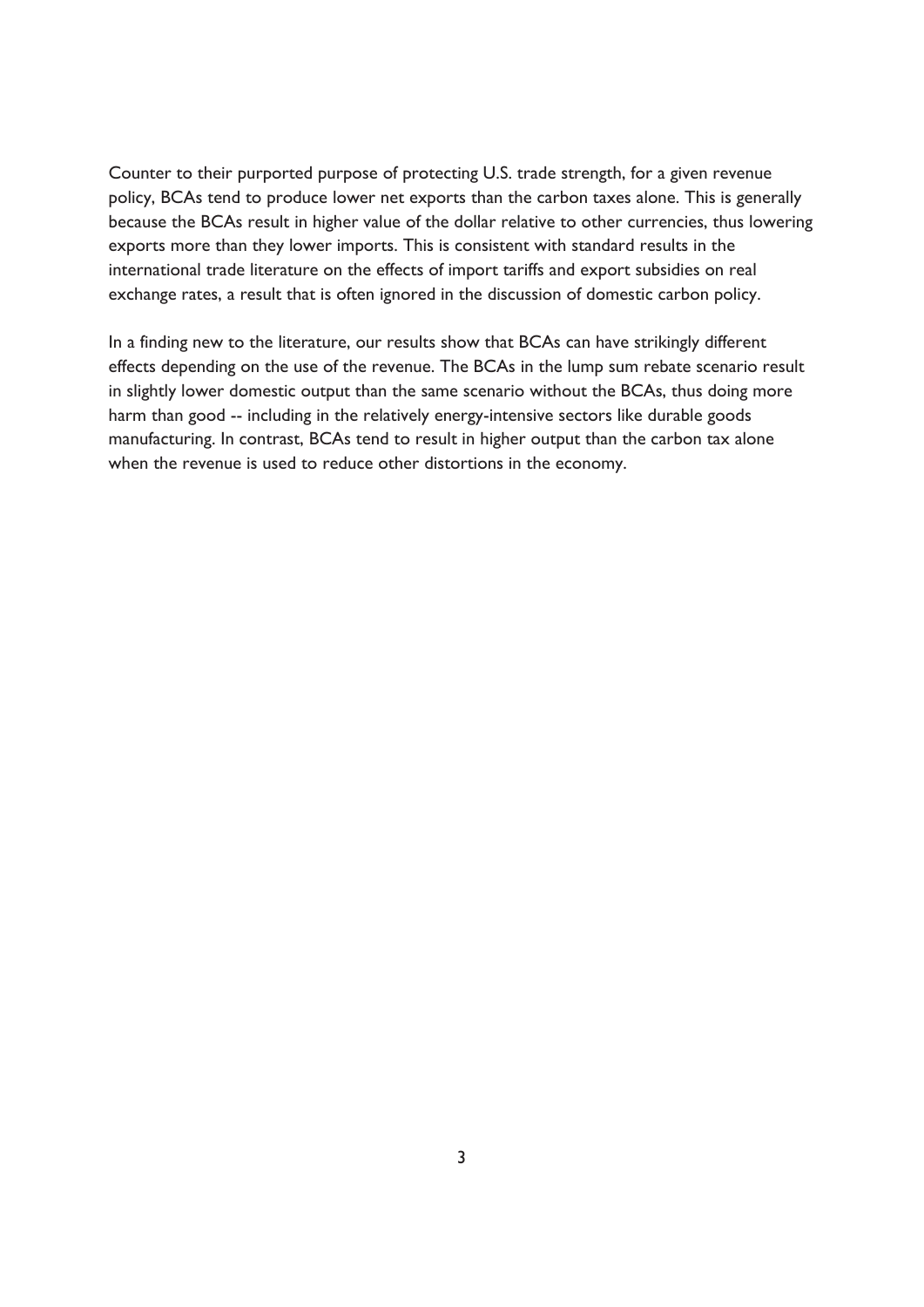## **1. INTRODUCTION**

Two important design choices for a U.S. carbon tax policy are the use of the revenue and whether and how to include measures to address the competitiveness concerns of American businesses. Both of these policy design choices affect the political appeal and overall performance of the policy, and their effects can be interdependent. For example, a carbon tax that funds reductions in corporate income tax rates could make U.S. firms more competitive overall than they otherwise might have been. Using a model of the global economy, this paper explores the effect of an illustrative carbon tax on U.S. macroeconomic outcomes with special attention to these trade-related policy design options.

Because climate policies and effective carbon prices vary widely across countries, a unilateral carbon tax instituted in the United States could in principle promote the relocation of economic activity from the United States to regions with less ambitious climate policy, resulting in an offset to the environmental gains achieved by the United States. This is known as emissions leakage.<sup>1</sup> Unilateral carbon pricing would be particularly likely to lower output and employment in American energy-intensive trade-exposed (EITE) sectors by hurting their global competitiveness.

On the other hand, if the United States adopts a carbon tax that slows its economic growth, that in turn may lower growth in other countries and thereby reduce their carbon emissions relative to baseline. We call this phenomenon "negative leakage." So the question arises whether, where, and in which sectors emissions leakage is positive or negative, and what the overall effect would be on global emissions. To decompose the various forces that drive leakage, this study simulates a unilateral U.S. carbon tax with a computable general equilibrium model of the global economy called G-Cubed.

The second question we address here is the effect of measures that could counteract the potential for positive leakage and ameliorate the concerns of domestic EITE industries. 2 A number of options appear in the literature, each of which comes with important tradeoffs,<sup>3</sup>

<sup>&</sup>lt;sup>1</sup> Here we refer to the leakage that occurs through shifts in emissions-intensive industry locations. Price-based leakage occurs when fossil fuel consumption in countries without carbon constraints increases as a result of a decrease in demand and prices of traded fossil fuels. This leakage channel cannot be addressed by a border carbon adjustment or similar policy.

<sup>&</sup>lt;sup>2</sup> Fischer and Fox, 2012a; Condon and Ignaciuk, 2013.

 $3$  For a succinct summary of these pros and cons, see Fischer et al. (2015)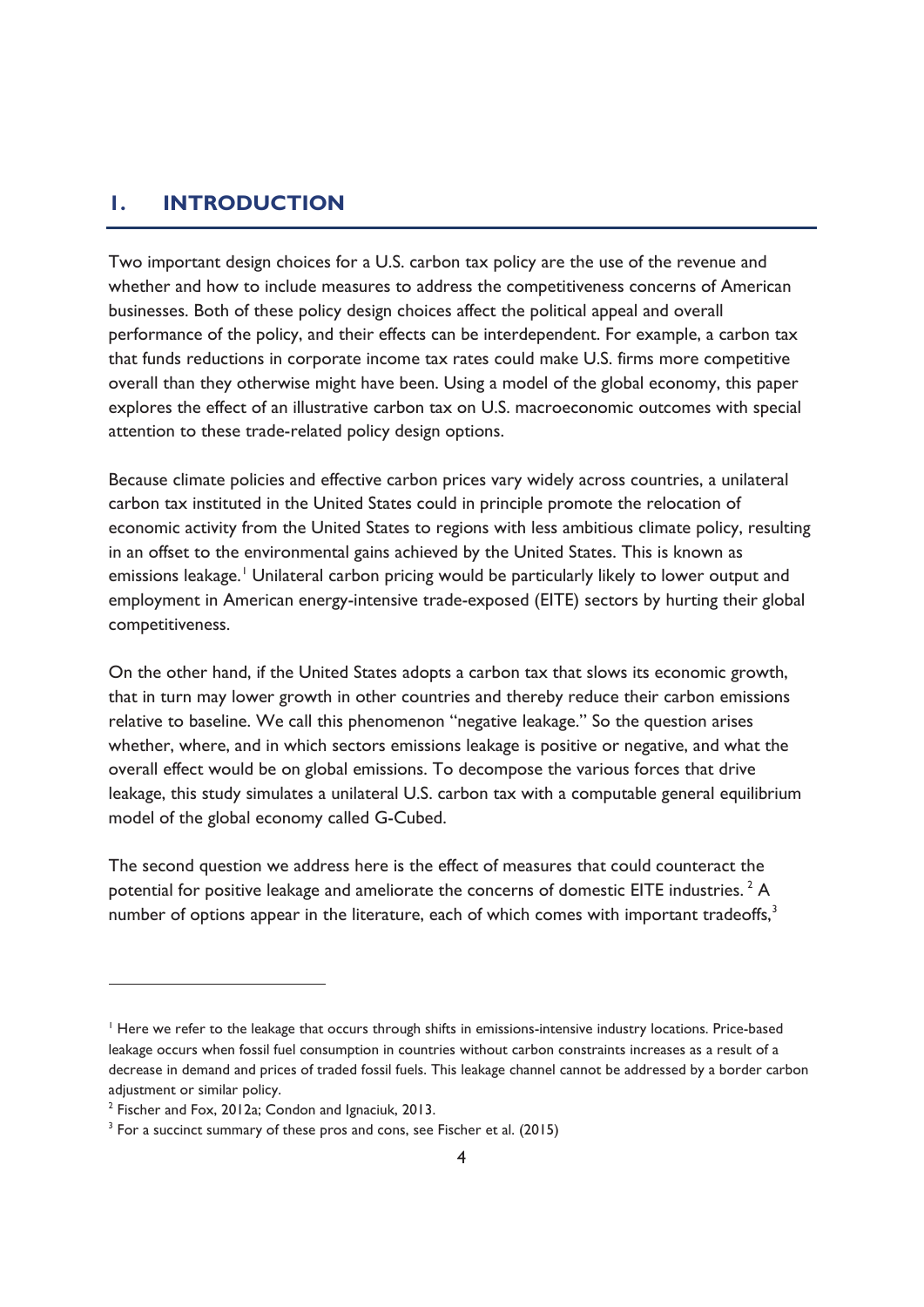design challenges,<sup>4</sup> and questions of consistency with current World Trade Organization (WTO) law.<sup>5</sup> For example, policymakers could partially or fully exempt EITE sectors from the carbon tax or give rebates to EITE firms based on their output levels. Arguably the most prominent option is a border carbon adjustment (BCA). The carbon tax itself would apply to the carbon content of imported fossil fuels, whereas a BCA would apply to goods other than fossil fuels. In practice, a BCA would apply to goods imported from countries that do not price carbon at a level at least as high as the carbon price in the United States.<sup>6</sup> In principle, this would help ensure that the U.S. carbon tax does not disadvantage emission-intensive goods produced in the United States relative to emission-intensive goods produced in foreign countries without a similar climate policy.

A BCA on imports (which we model here) could vary by country and good, based on the average carbon intensity of production. For example, if the carbon tax in the United States is \$30 per metric ton of  $CO<sub>2</sub>$ , and steel produced in Country X involves emissions of five metric tons of  $CO<sub>2</sub>$  per unit in its supply chain, the BCA would impose a charge of \$150 for every unit of steel the United States imports from Country X. The idea is that this charge would prevent unfair competition to steelmakers in the United States as a result of lower environmental standards abroad, and in principle such a charge could incentivize the exporting country to reduce its emissions. To be sure, a host of details arise, such as exactly how to calculate  $CO<sub>2</sub>$ emissions for steel in Country X (for example by firm, region, production process, or using an industry average), how to differentiate across different kinds of steel, and whether and how to account for differences between County X's policies and those of the United States.

An export BCA would rebate the carbon tax liability producers incur in making goods they export from the United States. This would help U.S. exports of emission-intensive goods remain competitive in countries without similarly-stringent climate policies. Analysts generally agree that a BCA on imports would likely satisfy the requirements for an environmental exception under WTO law as long as the adjustment is no greater than the domestic carbon tax. An export BCA may more difficult to justify in the case of a WTO dispute because its justification is trade competitiveness, not environmental protection.<sup>7</sup> We restrict our focus here to a border carbon adjustment on imports, and in our conclusions we speculate as to how our results might differ with a BCA on exports as well.

<sup>4</sup> See, for example, Kortum and Wesibach (2016); CBO (2013); Sakai and Barrett (2016); Cosbey (2008); Branger and Quirion (2014); Böhringer et al. (2012)

<sup>&</sup>lt;sup>5</sup> For a full discussion of WTO law constraints on BCAs and similar policies, see Trachtman (2016)

<sup>6</sup> A question arises about how a BCA should apply to goods from countries that apply a carbon price at a level below that of the United States, but at a rate above zero. We abstract from that in our modeling by assuming countries either have analogous policies or no climate policy.

 $7$  Trachtman (2016)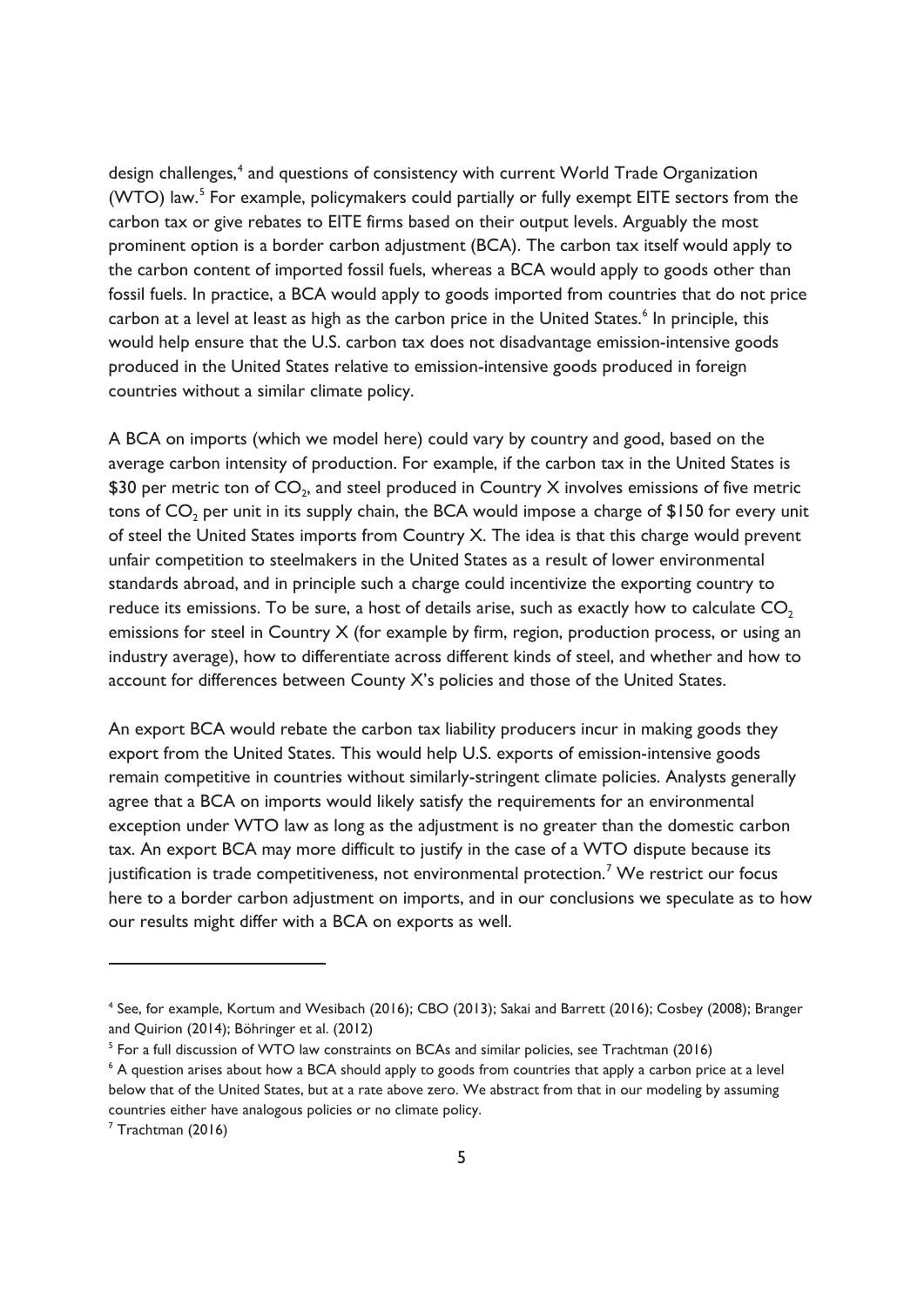A number of studies have explored leakage and competitiveness and policy options to address them. For example, Böhringer et al. (2012) find that overall leakage rates in the range of 5 to 20 percent. McKibbin et al. (2012a), in contrast, find no evidence of energy-related emissions leakage.

The estimated magnitudes of the effects vary by industry as well, with EITE industries disproportionately affected (Fischer and Fox, 2012b). Aldy and Pizer (2009) estimate that vulnerable EITE industries with energy costs that exceed ten percent of shipment value would expect at most a one percent shift in production overseas.

A large literature demonstrates how carbon taxes can both lower emissions and raise a substantial amount of revenue (CBO, 2011; McKibbin et al., 2012b; Rausch and Reilly, 2015). Previous literature finds that the macroeconomic impact of a carbon tax depends significantly on the use of revenue. If the revenue is used to fund reductions in other distortionary taxes, the tax reductions can offset the macroeconomic drag of the carbon tax (i.e., a weak double dividend).<sup>8</sup> Generally, research shows that using the revenue to reduce the marginal rates of distortionary taxes such as those on capital and labor income produces better aggregate welfare than using it for lump sum rebates, although the lump sum rebates can produce more progressive distributional outcomes.<sup>9</sup>

In this paper, we examine a simple excise tax on the carbon content of fossil fuels in the U.S. energy sector starting in 2020 at \$27 per metric ton of carbon dioxide  $(CO<sub>2</sub>)$  and rising at 5 percent above inflation each year through 2050 and remaining constant thereafter. The tax revenue either returns to households in rebates or funds reductions in the marginal tax rate on capital income, and we model both approaches with and without a BCA on imports. We do this using the G-Cubed model, a global intertemporal computable general equilibrium (CGE) model, which allows us to explore the possible effects of emissions control policies on: the U.S. macroeconomy; individual industrial sectors within the United States; and other outcomes, such as trade flows, currency values, emissions levels, and economic activity.

Our baseline and policy scenarios do not account for the economic damages that would result from a disrupted climate. These unaccounted-for damages and the benefits of emissions mitigation are likely to be particularly important in the later years of our modeling time horizon. Since our analytical approach does not quantify the economic effects of climate change, this study does not elucidate the potential net benefits of a carbon tax. Indeed, the benefits of

<sup>8</sup> Goulder, 1995; Jorgenson et al., 2013

<sup>9</sup> McKibbin et al 2015; Tuladhar et al., 2015; Jorgenson et al., 2015; Elmendorf, 2009.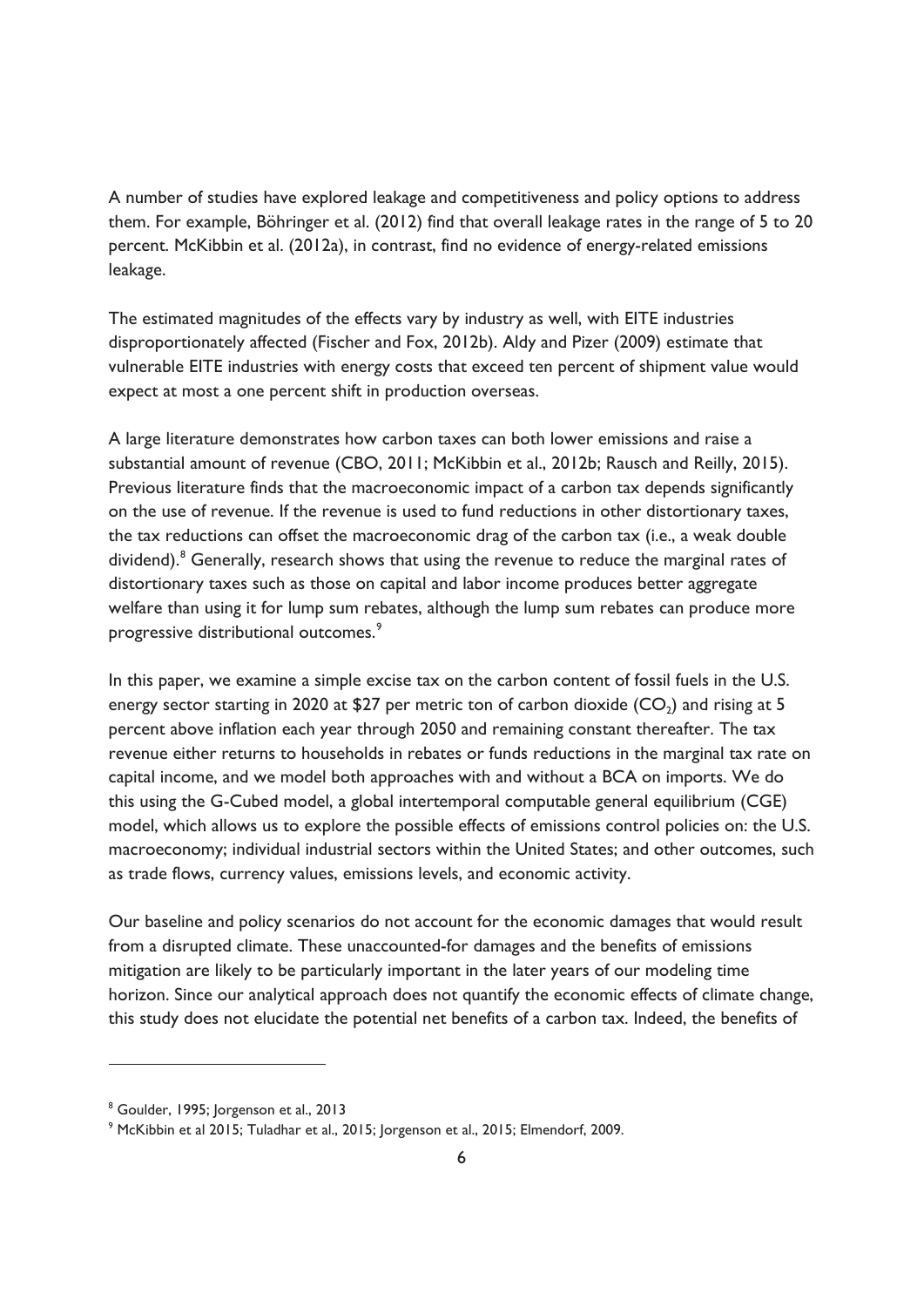avoided damages may be well in excess of the costs we report for emissions control. Rather, our focus here is on the relative economic outcomes of the different policy designs with equivalent environmental outcomes, consistent with the very similar cumulative emissions in our policy scenarios.

The paper is structured as follows. Section 2 describes the model, the baseline (no policy) scenario, and four policy scenarios. Section 3 reviews the results. Section 4 concludes.

## **2. MODELING APPROACH AND SCENARIOS**

In this section we present a brief overview of the G-Cubed model and its features that are most relevant for our analysis. An extended technical discussion of G-Cubed appears in McKibbin and Wilcoxen (2013) and a more detailed description of the theory behind the model can be found in McKibbin and Wilcoxen (1999).<sup>10</sup>

The version of G-Cubed we use in this study includes the nine geographical regions listed in Table 1 below. The United States, Japan, Australia, and China are each represented by a separately modeled region. The model aggregates the rest of the world into five composite regions: Western Europe, the rest of the OECD (not including Mexico and Korea); Eastern Europe and the former Soviet Union; OPEC oil exporting economies; and all other developing countries.

| <b>Region Code</b> | <b>Region Description</b>                     |
|--------------------|-----------------------------------------------|
| US                 | <b>United States</b>                          |
| Japan              | Japan                                         |
| Aus                | Australia                                     |
| Eur                | <b>Western Europe</b>                         |
| <b>ROECD</b>       | Rest of the OECD, i.e. Canada and New Zealand |
| China              | China                                         |
| <b>EEFSU</b>       | Eastern Europe and the former Soviet Union    |
| <b>LDC</b>         | <b>Other Developing Countries</b>             |
| <b>OPEC</b>        | <b>Oil Exporting Developing Countries</b>     |

## **Table 1: Regions in the G-Cubed Model**

<sup>&</sup>lt;sup>10</sup> The type of CGE model represented by G-Cubed, with macroeconomic dynamics and various nominal rigidities, is closely related to the dynamic stochastic general equilibrium models that appear in the macroeconomic and central banking literatures.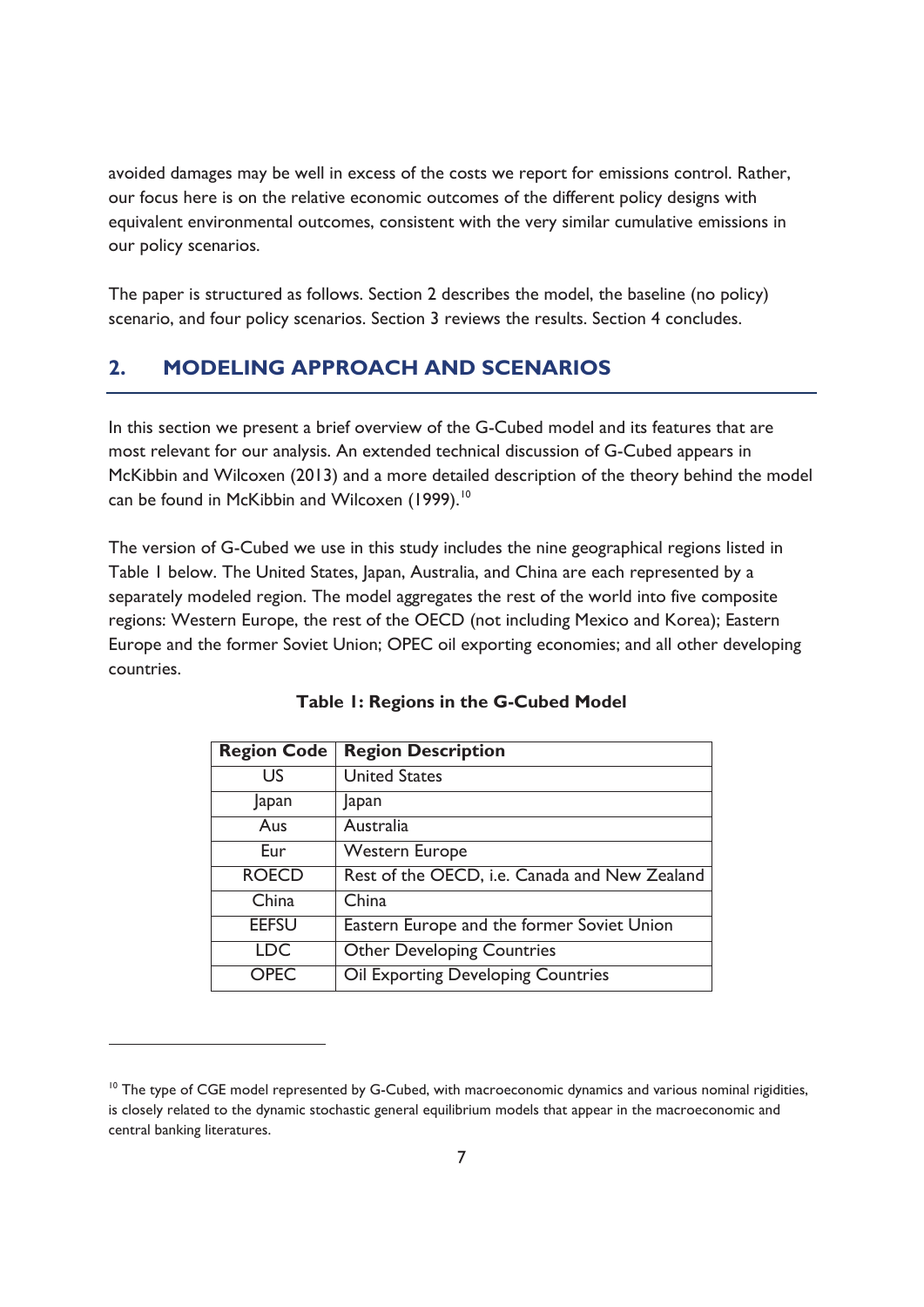The full list of sectors in the model is shown in Table 2. The "code" column provides short names for the sectors that will appear in tables and graphs of results. G-Cubed's electricity sector includes specific technologies: coal, natural gas, oil, nuclear, wind, solar, hydro and other (largely biomass and other renewables). A technical discussion of modeling improvements to the electricity sector appears in McKibbin et al. (2015).

| <b>Num</b>              | <b>Sector Name</b>       | Code              | <b>Notes</b>  |  |
|-------------------------|--------------------------|-------------------|---------------|--|
|                         | Electricity delivery     | ElecU             |               |  |
| $\overline{2}$          | <b>Gas utilities</b>     | GasU              |               |  |
| $\overline{3}$          | Petroleum refining       |                   | Primary       |  |
| $\overline{4}$          | Coal mining              | CoalEx            | Energy        |  |
| $\overline{5}$          | Crude oil extraction     | CrOil             |               |  |
| $\overline{6}$          | Natural gas extraction   | <b>GasEx</b>      |               |  |
| 7                       | Other mining             | Mine              |               |  |
| $\overline{8}$          | Agriculture and forestry | Ag                | Nonenergy     |  |
| 9                       | Durable goods            | Dur               | <b>Traded</b> |  |
| $\overline{10}$         | Nondurables              | <b>NonD</b>       | Goods         |  |
| $\overline{\mathsf{H}}$ | Transportation           | <b>Trans</b>      |               |  |
| $\overline{12}$         | <b>Services</b>          | Serv              |               |  |
| $\overline{13}$         | Coal generation          | Coa               |               |  |
| $\overline{14}$         | Natural gas generation   | Gas               |               |  |
| $\overline{15}$         | Petroleum generation     | $\overline{O}$ il |               |  |
| 16                      | Nuclear generation       | <b>Nuc</b>        | Electricity   |  |
| 17                      | Wind generation          | <b>Win</b>        | Generation    |  |
| 18                      | Solar generation         | Sun               |               |  |
| $\overline{19}$         | Hydroelectric generation | <b>Hyd</b>        |               |  |
| $\overline{20}$         | Other generation         | Oth               |               |  |

**Table 2: Sectors in the G-Cubed Model** 

## *The Baseline Scenario*

The model's projections of future emissions and economic activity in the absence of new climate policy is our business-as-usual (baseline) scenario. A detailed discussion of the baseline construction process for G-Cubed appears in McKibbin, Pearce and Stegman (2009). The baseline in this study is broadly consistent with the emissions and GDP growth in the Energy Information Administration's *Annual Energy Outlook Early Release*, No Clean Power Plan case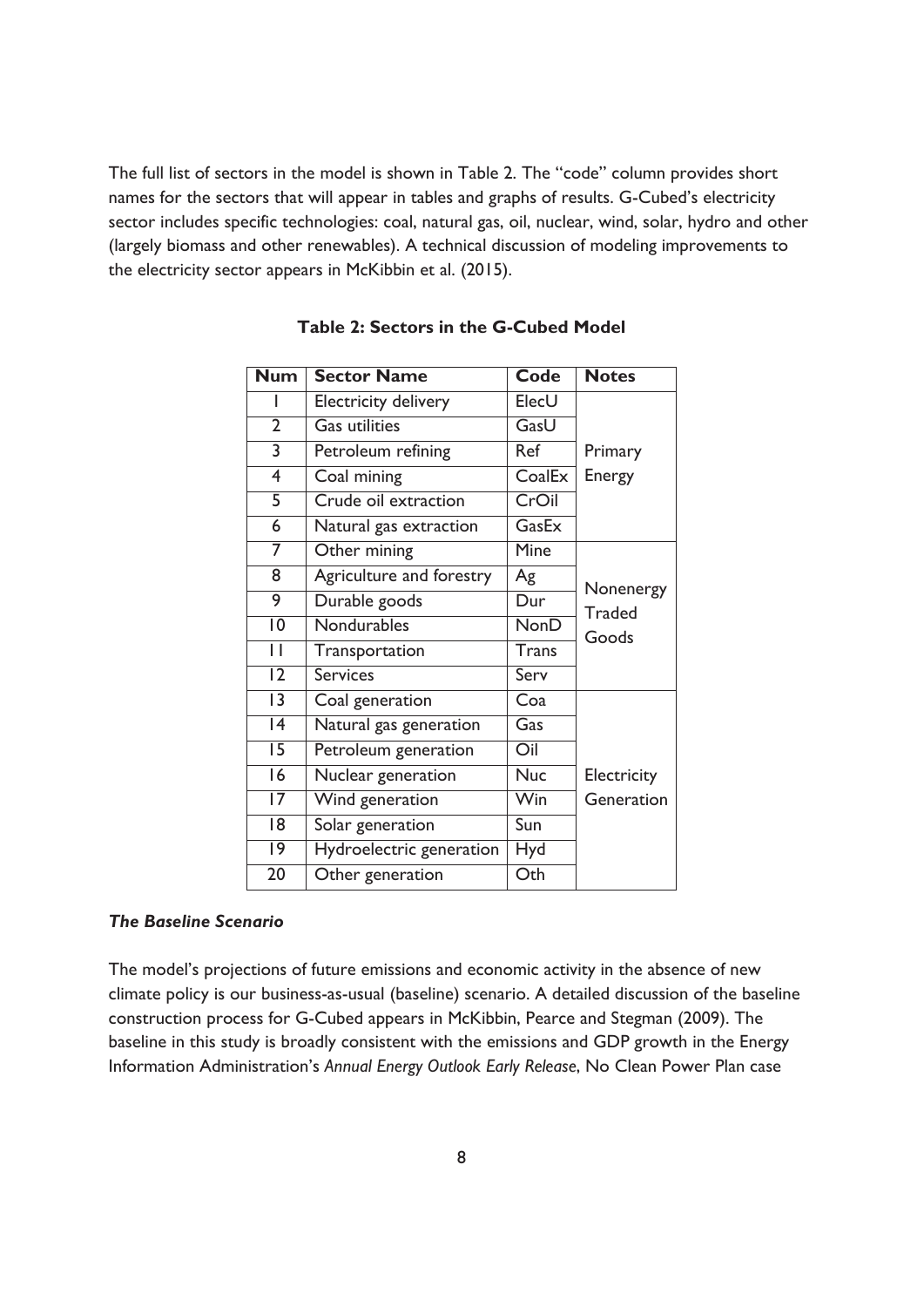from May 2016.<sup>11</sup> However, our projected productivity growth rates cause the model's baseline to be slightly higher for both variables. We assume that annual federal deficits will start to be reined in when the Federal debt reaches 100 percent of GDP. Accordingly, we impose lump sum taxes annually such that ratio of debt to GDP is no higher than one.

Along with the baseline for the United States, we construct a baseline scenario for the other regions in the world that reflects our best estimate of the likely evolution of each region's economy without concerted climate policy measures beyond those announced by the end of 2015. To generate this scenario, we begin by calibrating the model to reproduce approximately the relationship between economic growth and emissions growth in the United States and other regions over the past decade and then impose carbon policies that were already implemented as of mid-2016. In the baseline, neither the United States nor other countries adopt climate policies that are any more restrictive than is reflected in existing policies.

The greenhouse gas emissions included in G-Cubed comprise only CO<sub>2</sub> from energy-related fossil fuel consumption, including combustion of coal, natural gas, and oil. Figure 1 shows the model's projections from 2015 to 2040 for global  $CO<sub>2</sub>$  emissions from energy use across four major regions: China, the United States, Europe, and the rest of the world (ROW). These projections do not include countries' Nationally Determined Contribution pledges in the 2015 Paris Agreement.<sup>12</sup>

http://www.un.org/apps/news/story.asp?NewsID=56477#.WScXEE0zWgz

<sup>&</sup>lt;sup>11</sup> The report appears at the DOE's Energy Information Administration website:

https://www.eia.gov/forecasts/aeo/er/<br><sup>12</sup> In December 2015, the Parties to the United Nations Framework Convention on Climate Change met in Paris. They struck an agreement in which 195 countries made climate-related pledges. The agreement went to force in March 2017, having been ratified by 141 nations.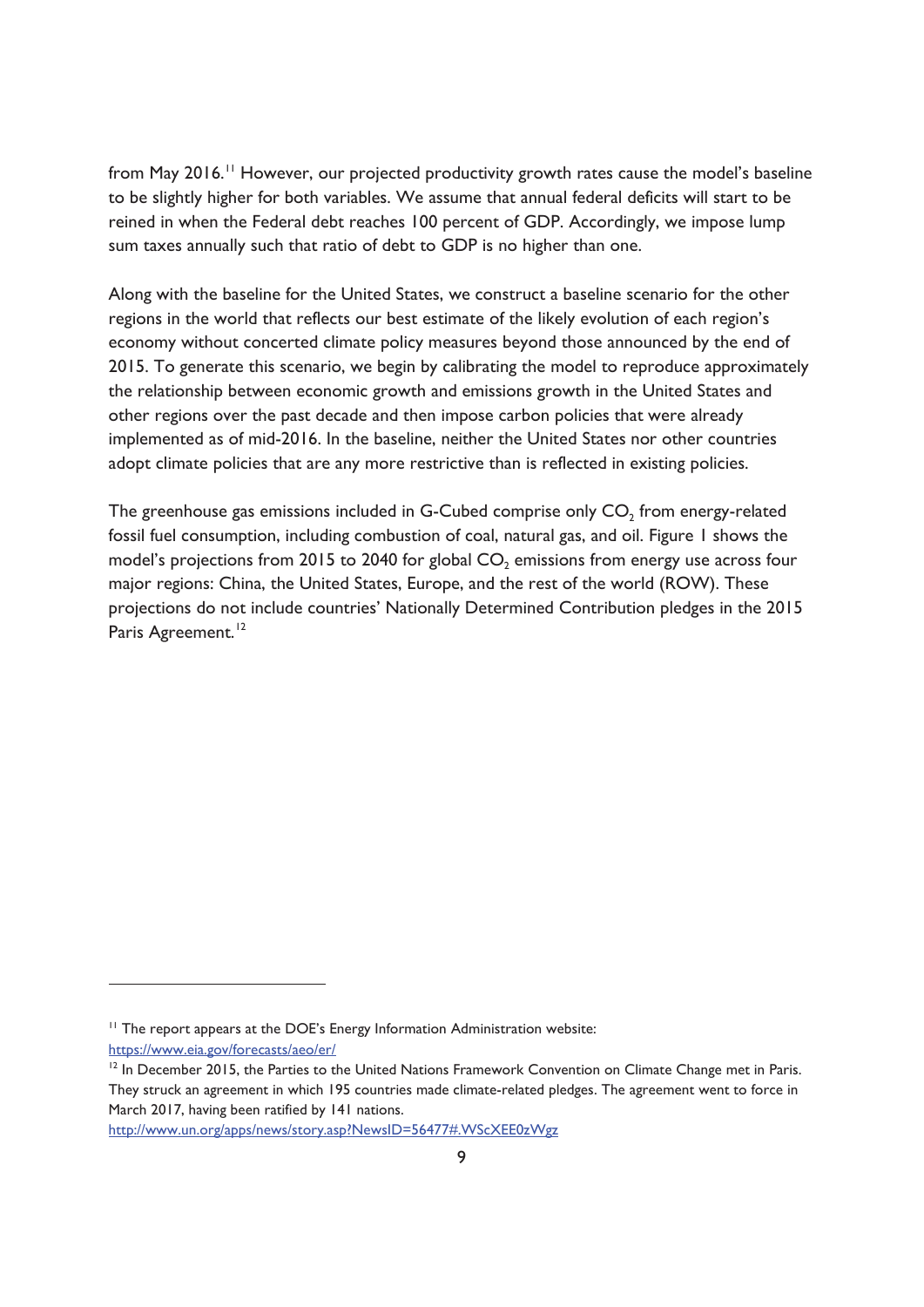

**Figure 1: Global Baseline Carbon Dioxide Emissions** 

#### *The Policy Scenarios*

 $\overline{a}$ 

In this study, we examine an illustrative carbon tax imposed in the United States but not in other countries. The tax applies economy-wide to all sources of  $CO<sub>2</sub>$  emissions from fossil energy use. To the extent that trade and investment may be distorted by climate policy, those outcomes are most likely to be apparent in such a unilateral context. Thus, in our scenarios without border measures, we are likely estimating the upper bound on competitiveness effects.

As shown in Figure 2,<sup>13</sup> we impose the tax beginning in 2020, starting at \$27 per metric ton of CO<sub>2</sub>, and we increase the tax rate annually by 5 percent over inflation. By 2040, the final year we report for our simulations in this paper, the tax is \$72 per metric ton. In years after 2050, which are relevant for agents in the model with forward-looking expectations, we hold the carbon tax rate constant at its 2050 level of \$117. We assume the carbon tax is anticipated, not a surprise.

<sup>&</sup>lt;sup>13</sup> Unless otherwise indicated, all dollar values are in 2015 dollars.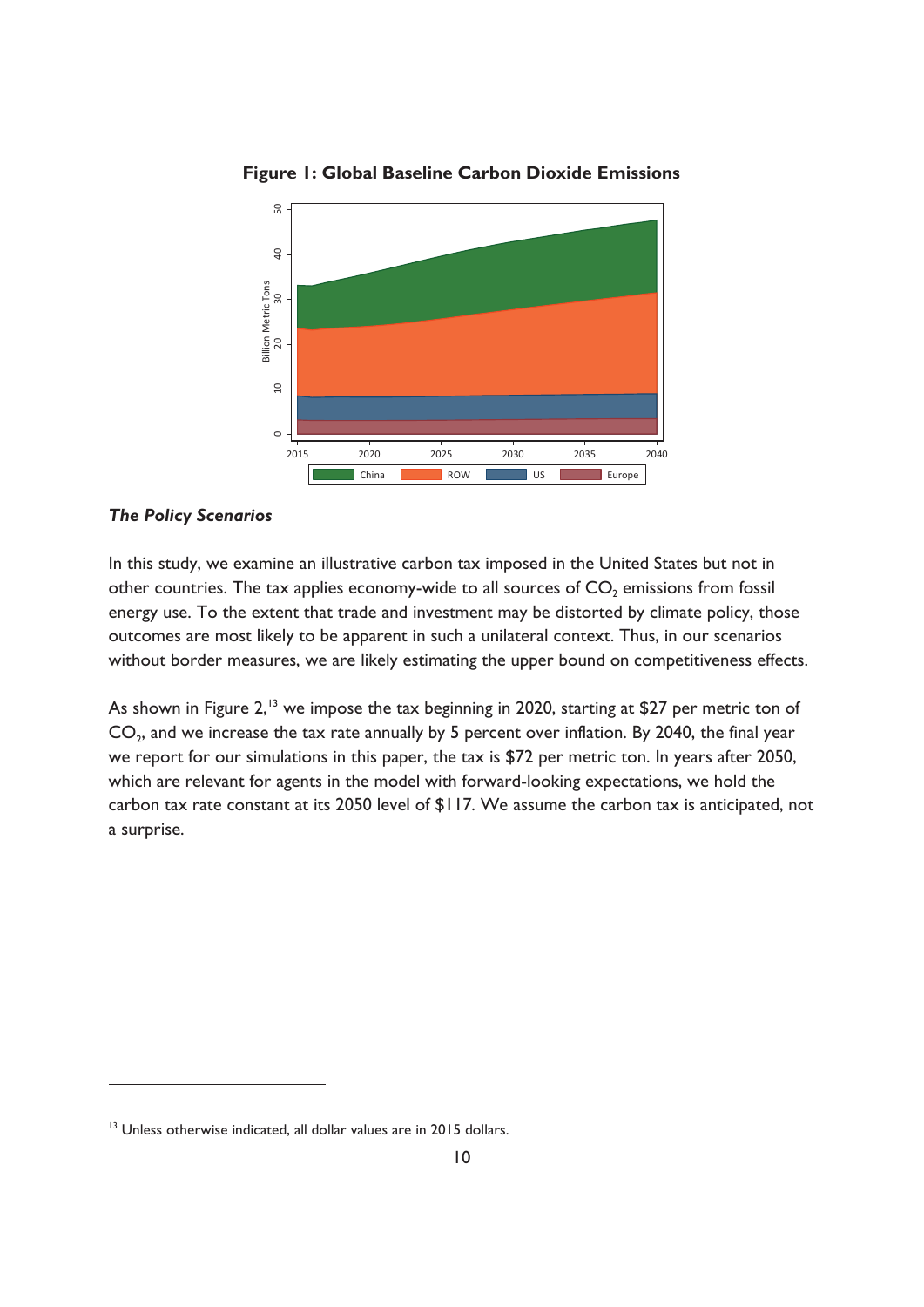**Figure 2: U.S. Tax Rate on Carbon Dioxide** 



We model two different assumptions about how the carbon tax revenue is used. The first, denoted LS in figures and tables, assumes the revenue is returned to households each year as a lump sum rebate. The second, denoted KT, applies the revenue to reduce the marginal tax rate on capital income. In both cases the revenue is processed such that total government spending is constant relative to baseline.

In the lump sum rebate scenarios, general equilibrium effects of the carbon tax lower the revenue from other taxes, so the total rebates in each year are a little smaller than the gross receipts of the carbon tax. In the tax swap scenarios, we calculate the change in the capital income tax rate (in percentage points) achievable in each period, using the recycled revenue to hold the deficit constant relative to baseline.

We also run a variation on each policy that imposes import BCAs in proportion to the carbon content of non-fuel imported goods (denoted LS bca and KT bca). We exempt European goods from the BCA on the grounds that European carbon policies are very roughly comparable to the tax being imposed in the US.

A BCA is a unit tax, meaning for each unit it is the carbon emissions associated with the production of a unit of the good times the relevant carbon tax rate. The BCA does not depend on the market value of the good, so it is not, strictly speaking, a tariff, but as we shall see it produces some of the same effects as a tariff might. The appendix explains how we calculate the emission intensity of each good and compute the revenue associated with the BCA. We add the revenue from the border adjustments to the direct revenue stemming from the carbon tax policy and use it in the same way, either incorporated in the lump sum rebate or as part of the revenue recycled via a reduction in the capital tax rate.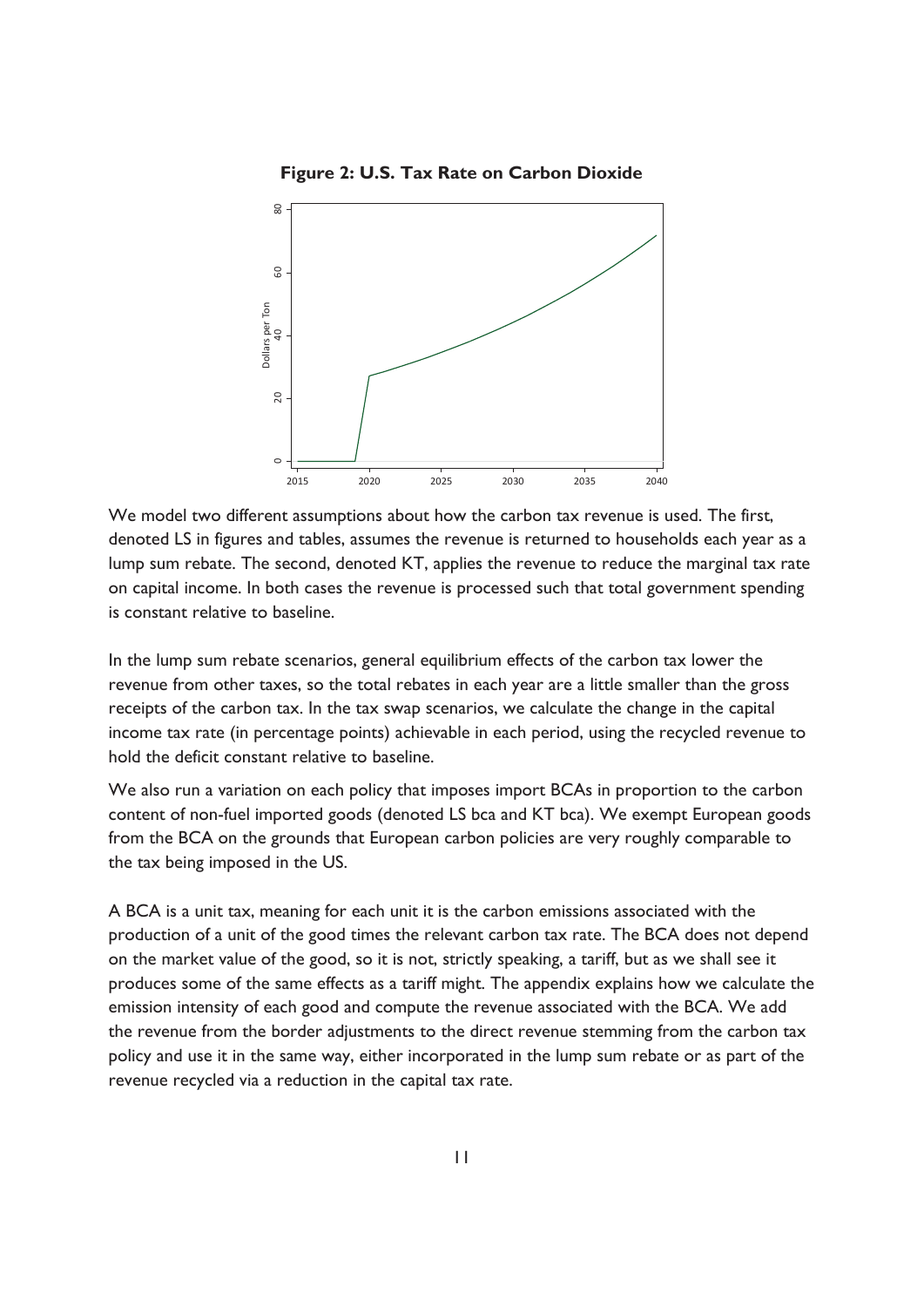We stress that there are considerable uncertainties involved in how a BCA would play in out practice. The carbon intensity of imports from different countries could evolve very differently from what we assume here if market conditions change or the countries adopt new policies. For example, the volume of trade from each region to the United States is very uncertain as it depends on overall economic growth, the evolution of comparative advantages in each country, terms of trade, and a host of other factors. In addition, other countries may respond to the U.S. BCA in a variety of ways, including by obviating the U.S. BCA by taxing the carbon content of their exports. In addition, U.S. authorities may be required by trade law to allow individual firms to petition for a lower BCA if they can prove their production is lower in carbon than the national average.<sup>14</sup> Thus we offer these scenarios as illustrative of one possible future rather than an actual forecast. Our focus is primarily on the contrast between different policy options, particularly on how the impact of a BCA varies with how the revenue is used.

Table 3 below summarizes the key features of the five scenarios.

| <b>Scenario</b> | Carbon     | <b>Lump Sum</b> | <b>Capital Tax</b> | <b>Border</b>     |
|-----------------|------------|-----------------|--------------------|-------------------|
|                 | <b>Tax</b> | <b>Rebate</b>   | <b>Reduction</b>   | <b>Adjustment</b> |
| <b>Baseline</b> | No         | No              | No                 | No                |
| LS              | Yes        | Yes             | No                 | No                |
| KT              | Yes        | No              | Yes                | No                |
| LS bca          | Yes        | Yes             | No                 | Yes               |
| KT bca          | Yes        | No              | Yes                | Yes               |

**Table 3: Summary of Baseline and Policy Scenarios** 

The comparative general equilibrium effects of these scenarios are of particular interest. For example, the tax swap scenarios (KT and KT bca) use the carbon tax revenue to reduce other distortions in the economy. This raises the question of whether the net effect of these fiscal reforms on employment, consumption, and GDP will be positive or negative.

Because a carbon tax policy can change wages and thus change the burden of government, as noted above we hold government total real spending on *everything* (including interest payments) to baseline levels. We also hold the federal deficit unchanged relative to baseline levels. Together, these restrictions determine the overall level of government revenue required. After accounting for the revenue raised by the carbon tax, by the BCA if applicable, and by other taxes (such as from labor income), we adjust the lump sum rebate or the capital tax rate as

<sup>14</sup> Cosbey (2008), pp. 24-26.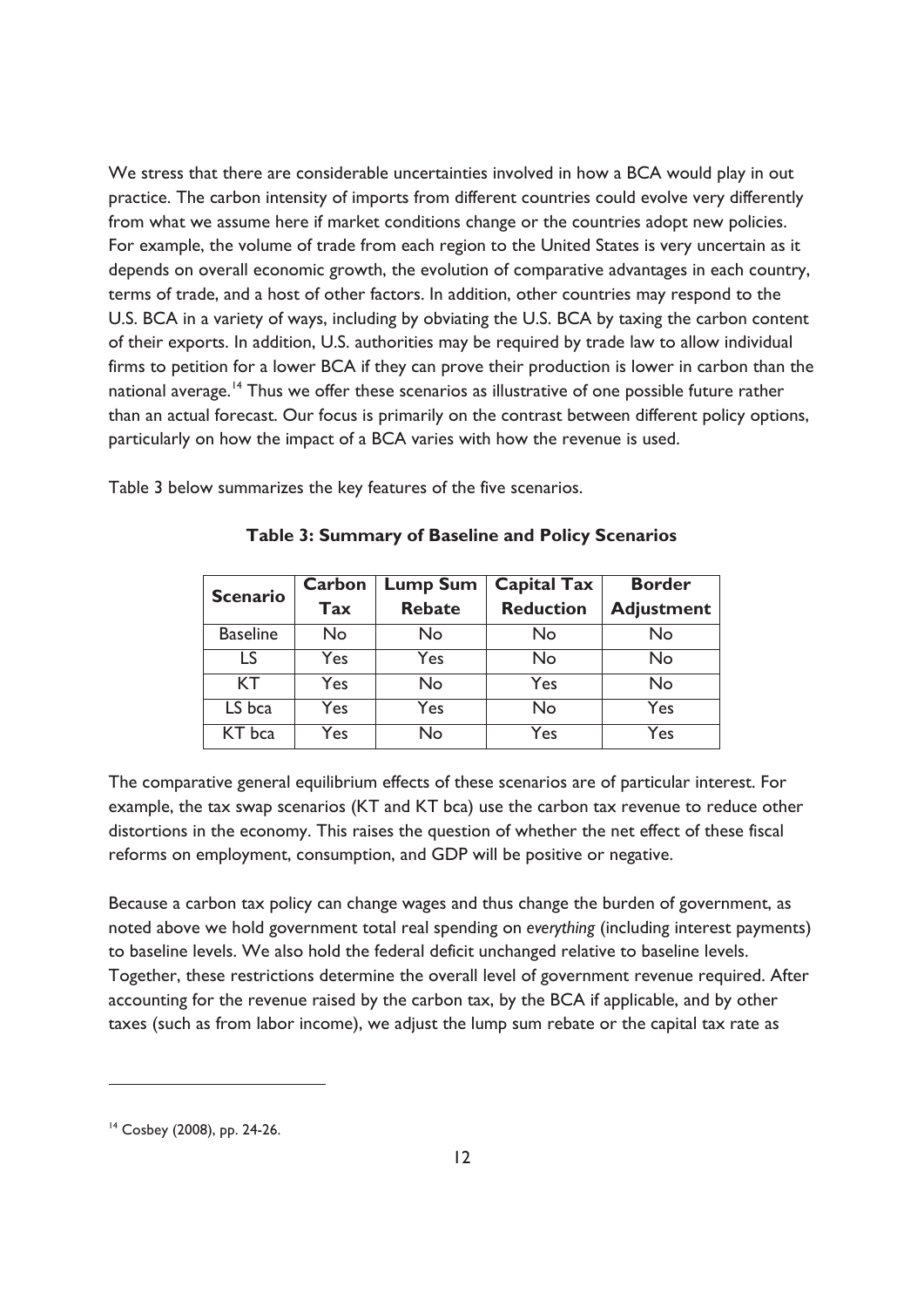needed to achieve the target level of revenue. This approach is imposed for analytical clarity and is not necessarily a practical way to implement a carbon tax.

## **3. RESULTS**

As shown in Figure 3, the carbon tax would have an immediate and substantial impact on U.S. carbon dioxide emissions no matter the details of the tax policy. Under the lump sum policy (LS) emissions fall relative to baseline by 1.14 BMT when the tax is imposed in 2020 and are 3.17 BMT lower by 2040. Emissions fall slightly less under the capital tax reduction (KT): 1.08 BMT in 2020 and 3.07 BMT in 2040. The addition of border adjustments (LS bca and KT bca) has almost no impact on domestic emissions. By 2040, cumulative reductions under all four of the policies are very close to each other: the results range from a low of 45 BMT under KT bca to a high of 48 BMT under LS bca.

Figure 3: Level of U.S. Emissions of CO<sub>2</sub> in Billion Metric Tons



Figure 4 shows the impact of each policy as a percent reduction in baseline emissions. The initial impact in 2020 is a drop of about 20 to 21 percent and by 2040 the reduction is around 53 to 57 percent depending on the policy.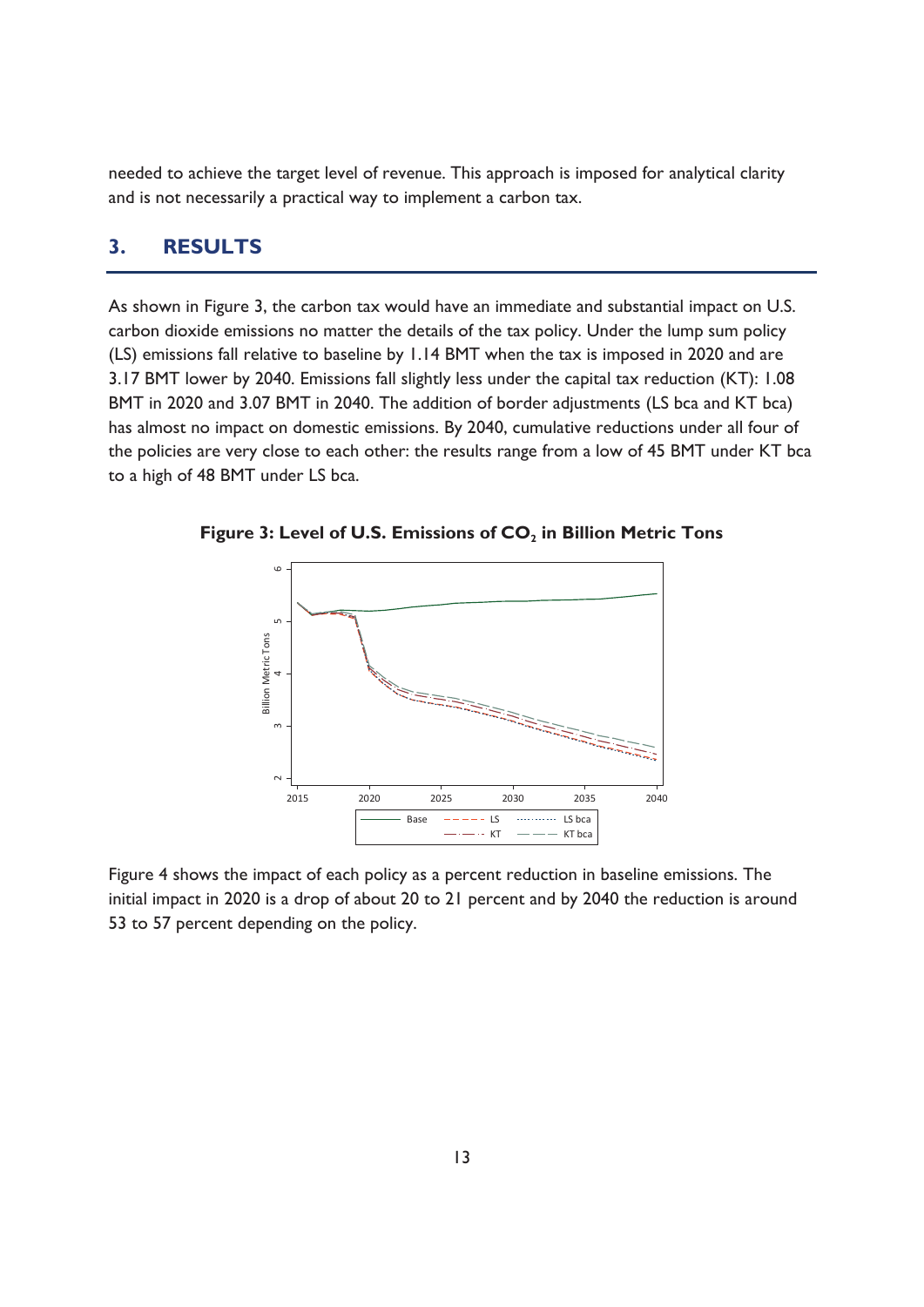Figure 4: Changes in U.S. CO<sub>2</sub> Emissions Relative to Baseline



Figure 5 shows the gross receipts of the carbon tax and the BCA in each scenario. The tax policies without BCAs generate roughly \$110 billion in the first year and rises to \$170-\$177 billion by 2040. The carbon tax policies with BCAs bring in substantially more revenue, starting at about \$150 billion in 2020 and more than doubling to about \$350 billion in 2040. Revenue is slightly higher under the capital tax cases since emissions don't fall quite as much.

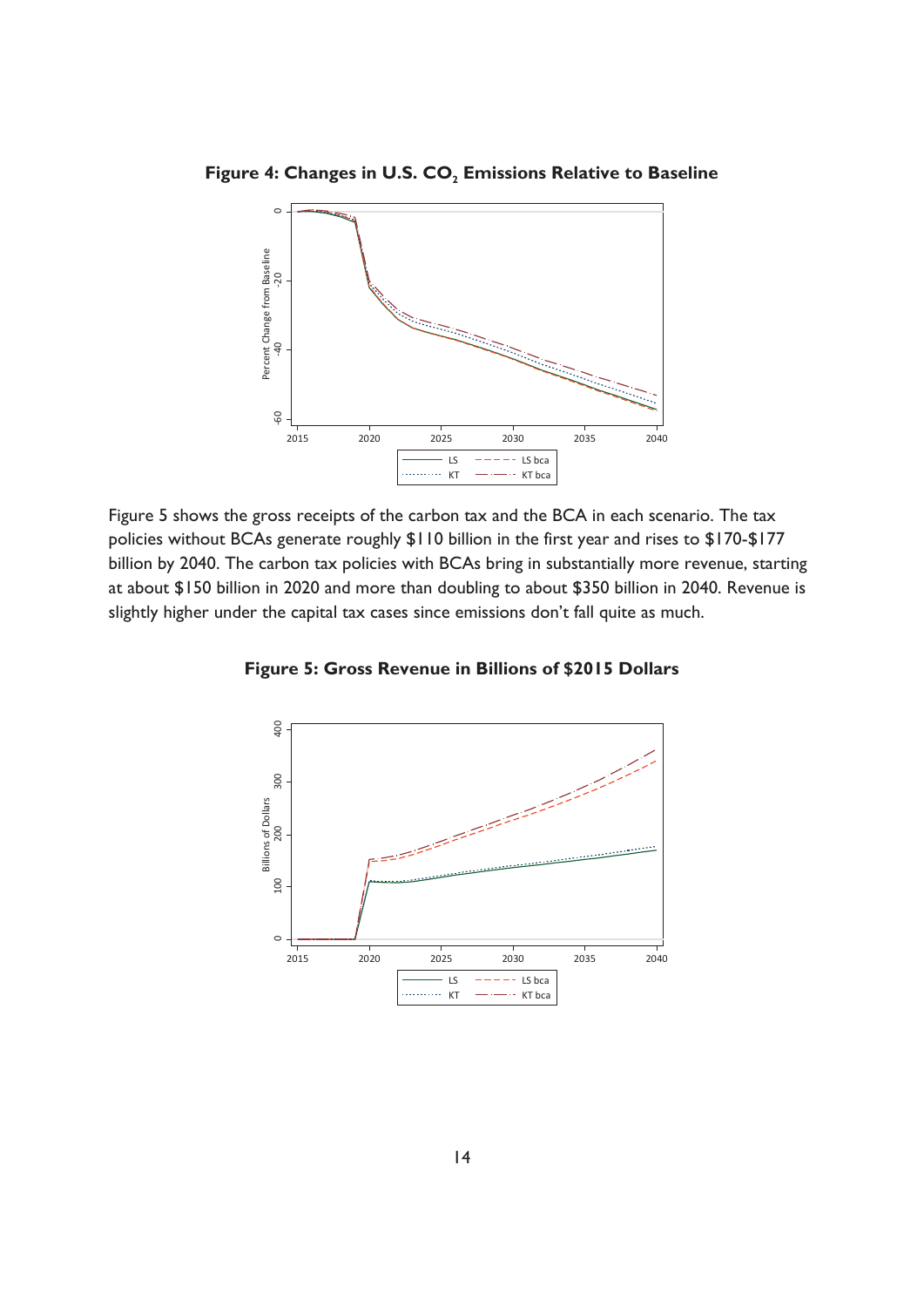To put these figures in perspective, the revenues are shown as a percent of baseline GDP in Figure 6. In 2020, the carbon taxes without BCAs raise revenue equivalent to about 0.5 percent of GDP, which is roughly similar to the total for all U.S. federal excises taxes today.<sup>15</sup> Through 2040, the increase in the carbon tax rate approximately balances out the decline in emissions. Revenue from BCAs adds about 0.25 percent of GDP in 2020 and grows to about 0.6 percent of GDP by 2040.



**Figure 6: Gross Revenue as a Percent of Baseline GDP** 

Figure 7 below displays the composition of the border carbon adjustments by the regions from which goods are imported into the United States. The preponderance of the BCA revenue comes from China and LDCs, reflecting both the carbon intensity and volume of trade with those regions. Revenue from BCAs on goods from LDCs rises relatively rapidly because our baseline assumes relatively little reduction in energy intensity in that region.

## **Figure 7: Border Carbon Revenue by Region of Origin**

<sup>15</sup> Peter G. Peterson Foundation, *Revenue*: http://www.pgpf.org/finding-solutions/understanding-the-budget/revenue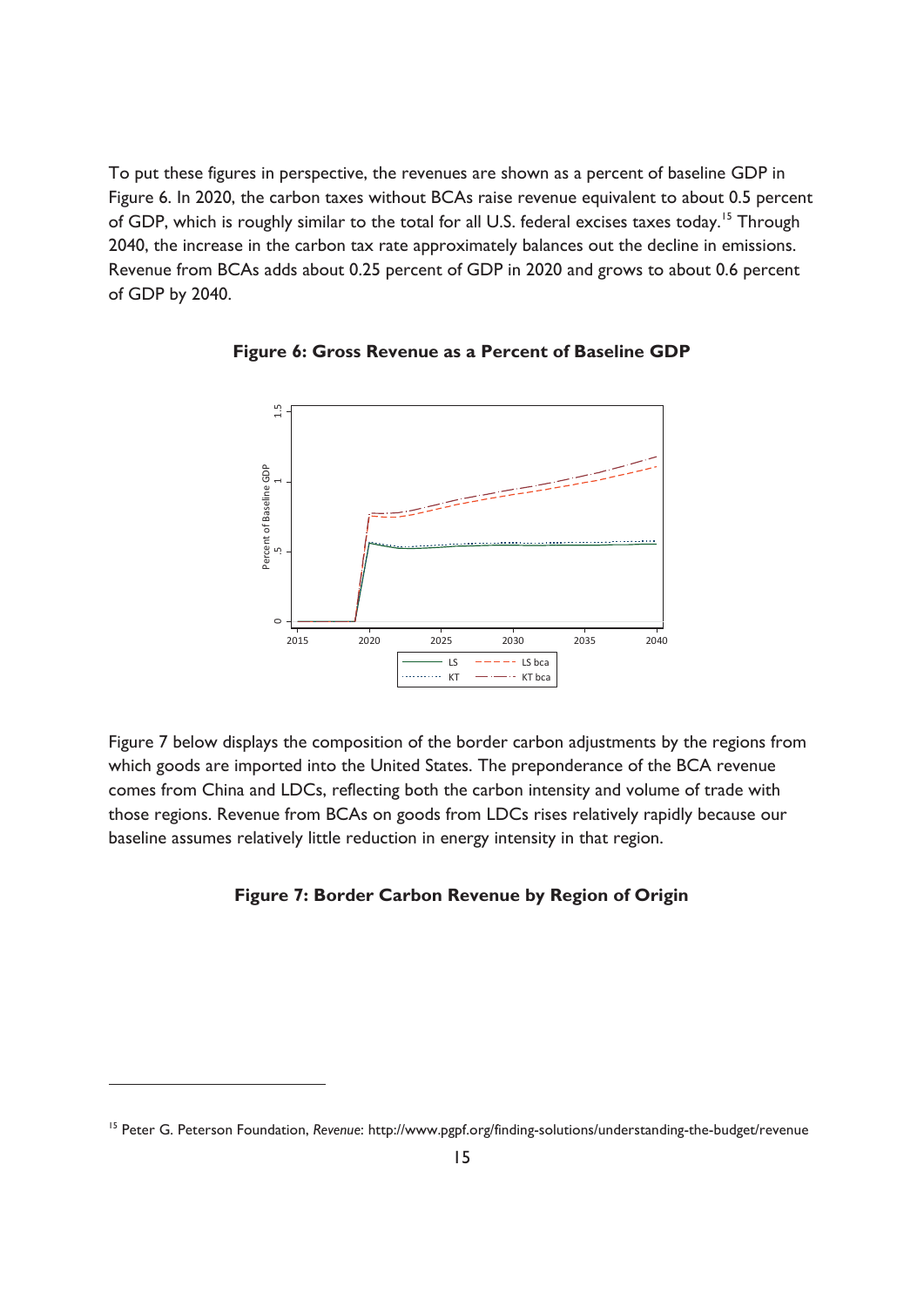

Figure 8 shows the border adjustments used in the LS bca and KT bca simulations. Each bar indicates the border adjustment for a particular good category from a particular country of origin in cents per model unit in 2035. The model's prices are normalized to one in 2015, so roughly speaking the adjustments range from about 1 to 8 cents. Figure 8 shows the adjustments grouped first by country and then by good, while Figure 9 shows them grouped by good and then country. As noted above, border adjustments are only applied on the six nonfuel goods (sectors 7-12 in Table 2). Europe does not appear in either figure because no border adjustments are applied against it. In general, the border adjustments tend to be relatively higher from China, the rest of the OECD, and Eastern Europe and the former Soviet Union, reflecting their relatively high 2035 projected carbon intensity. For reference, the U.S. carbon tax is approximately \$56 per ton of carbon dioxide in 2035. At that rate, a border adjustment of 8 cents, such as that on durables from China, indicates that there is approximately 1.4 kg of carbon dioxide per dollar of imports.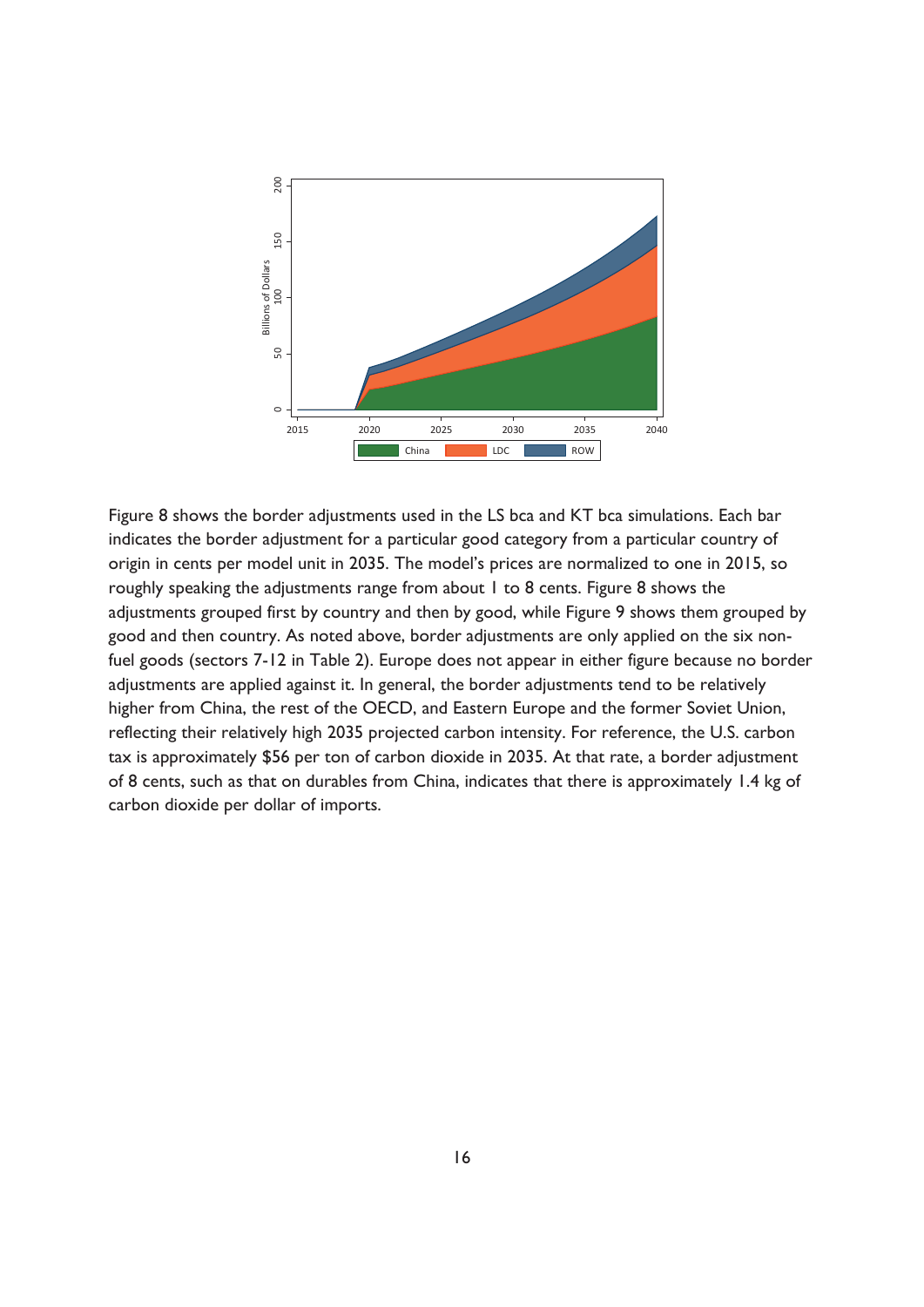

**Figure 8: Border Carbon Adjustments in 2035** 





Before we turn to the macroeconomic outcomes of the different policy scenarios, it is worth noting the fiscal effects of the revenue uses. Figure 10 shows the trajectory of the tax rate on capital income in the KT and KTb scenarios. In the baseline, the tax rate stays constant at 6.47 percent.<sup>16</sup> In the KT scenario, the capital income tax rate falls by roughly two percentage points in 2020 and remains close to that through 2040. In the KT bca case, the BCA revenue allows an additional one percentage point drop in the capital income tax rate at the outset of the policy,

<sup>&</sup>lt;sup>16</sup> The model has a single tax on capital. In the baseline it is set to the overall average rate of taxation on capital income in the economy. As a result, it is considerably lower than the statutory corporate tax rate.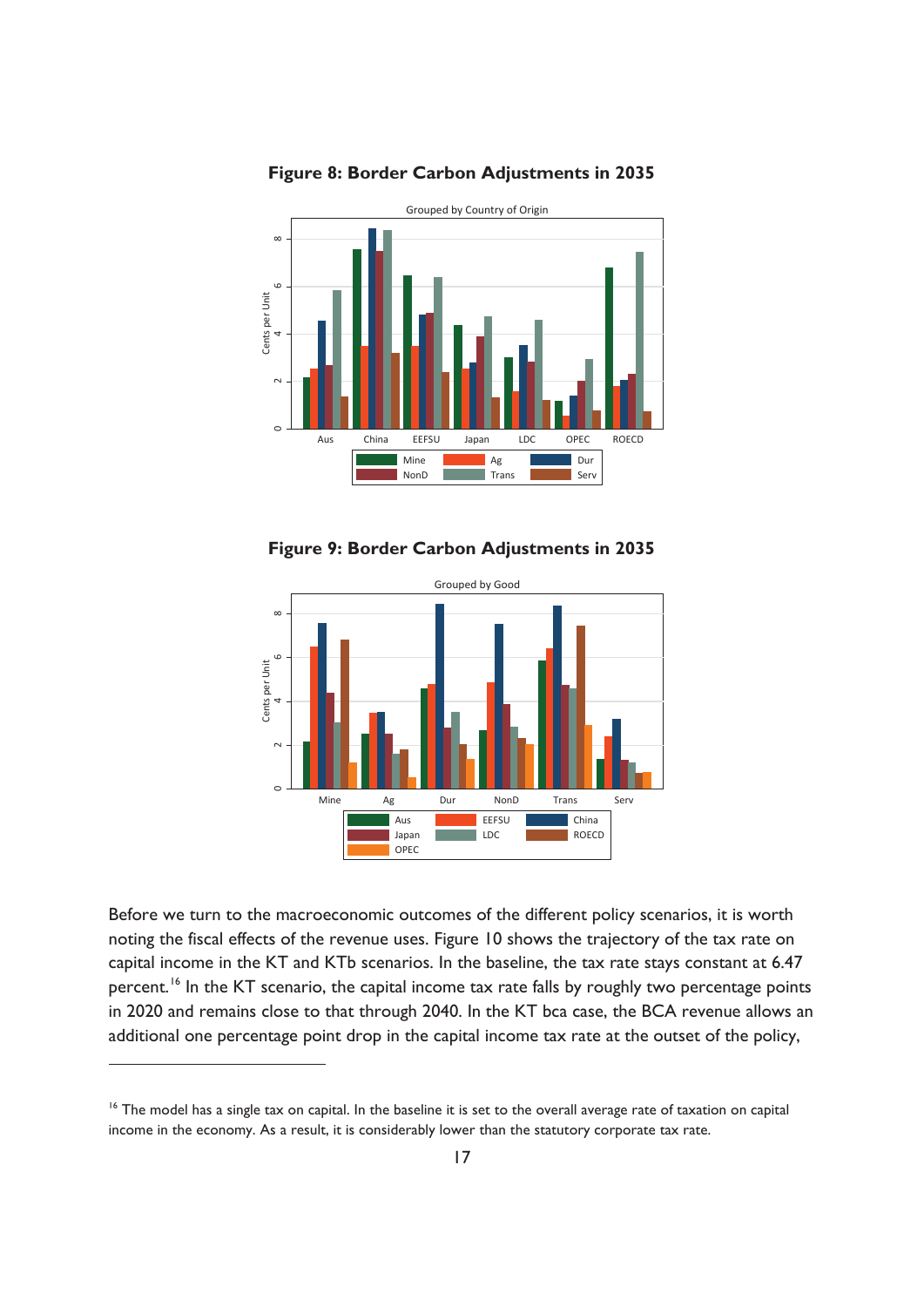and by 2040 the capital income tax rate is down to a little less than one percent, a 5.6 percentage point drop from its baseline level.



**Figure 10: Capital Income Tax Rate** 

Figure 11 shows levels of real U.S. GDP for all the scenarios. We see that none of the carbon tax policies cause GDP to fall in absolute terms; rather, they cause a very slight slowing in GDP growth. Indeed, generally the United States achieves the same level of GDP in the policy scenarios only a few months after it does in the no-policy baseline. We emphasize this point here, because in other figures below we report changes *relative to baseline*. While the differences may look dramatic, a careful reading of the vertical axes indicates that many policy effects are less than a percentage point or two of those same outcomes in the baseline case. Recall as well that we are not accounting for the potential economic benefits of the climatic damages avoided.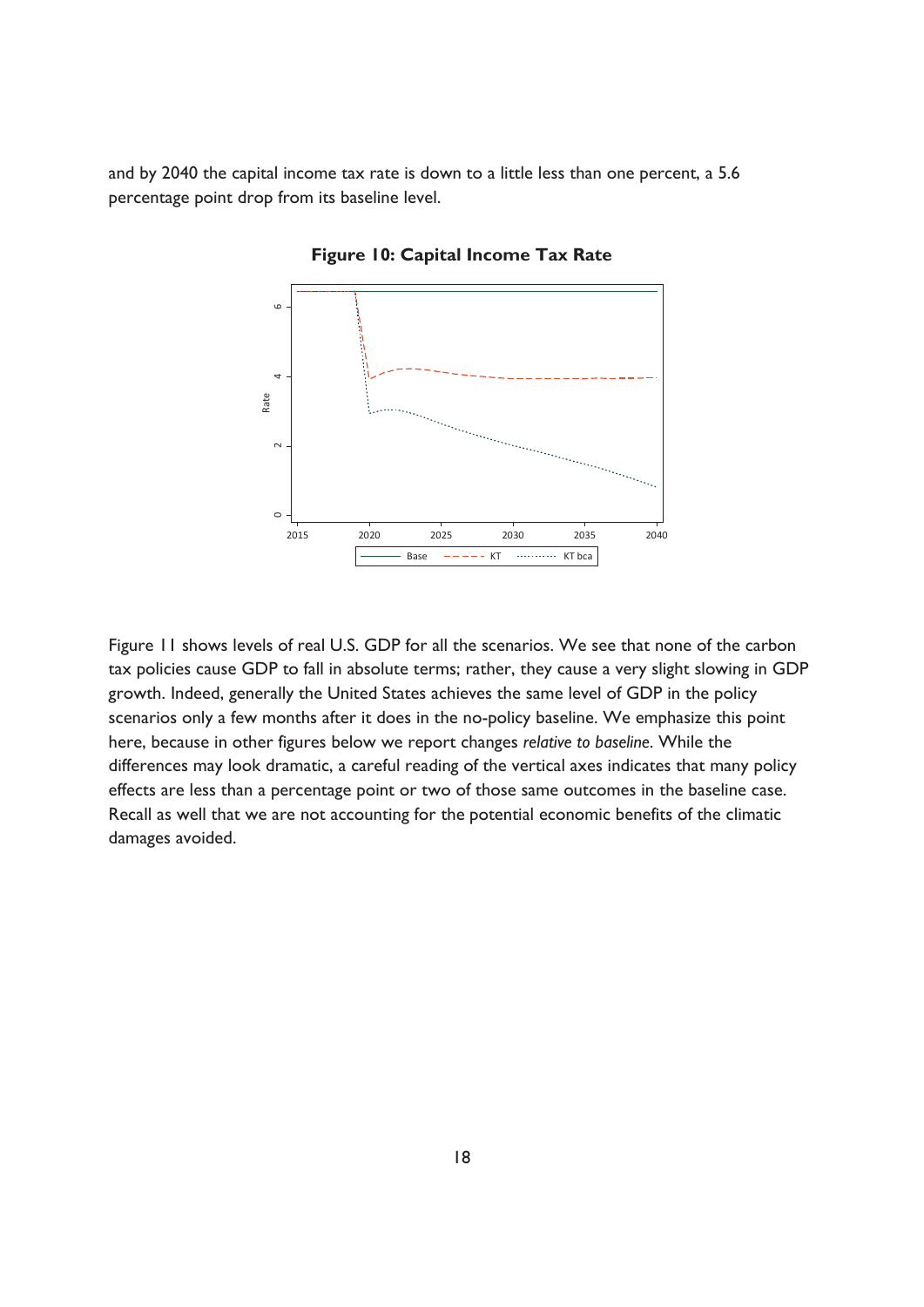

The impact of each policy on U.S. real GDP in percentage terms relative to baseline is shown in Figure 12. Under both LS and LS bca, GDP falls slightly during the period preceding imposition of the tax in 2020 while under both KT policies it rises slightly. Once the tax is in place, under the rebate policies, GDP falls by about 1.2 percent of its baseline value by 2025 and remains roughly at that level. The BCA makes little difference. Under the capital income tax swaps, the long run impact of the climate policy is less negative, with GDP falling by only about 0.5 percent of its baseline by 2030 in the KT scenario and by about 0.1 percent in the same year with BCAs. This suggests that from a GDP standpoint, consistent with other modeling studies of carbon taxes in the United States, capital income tax swaps tend to be more pro-growth than lump sum rebates, and here we find that adding the BCA is even better. But again, we are talking about a difference of around a half of one percent of GDP, or a few months of GDP The impact of each policy on U.S. re<br>Figure 12. Under both LS and LS bca<br>of the tax in 2020 while under both<br>the rebate policies, GDP falls by abo<br>roughly at that level. The BCA make<br>long run impact of the climate policy<br>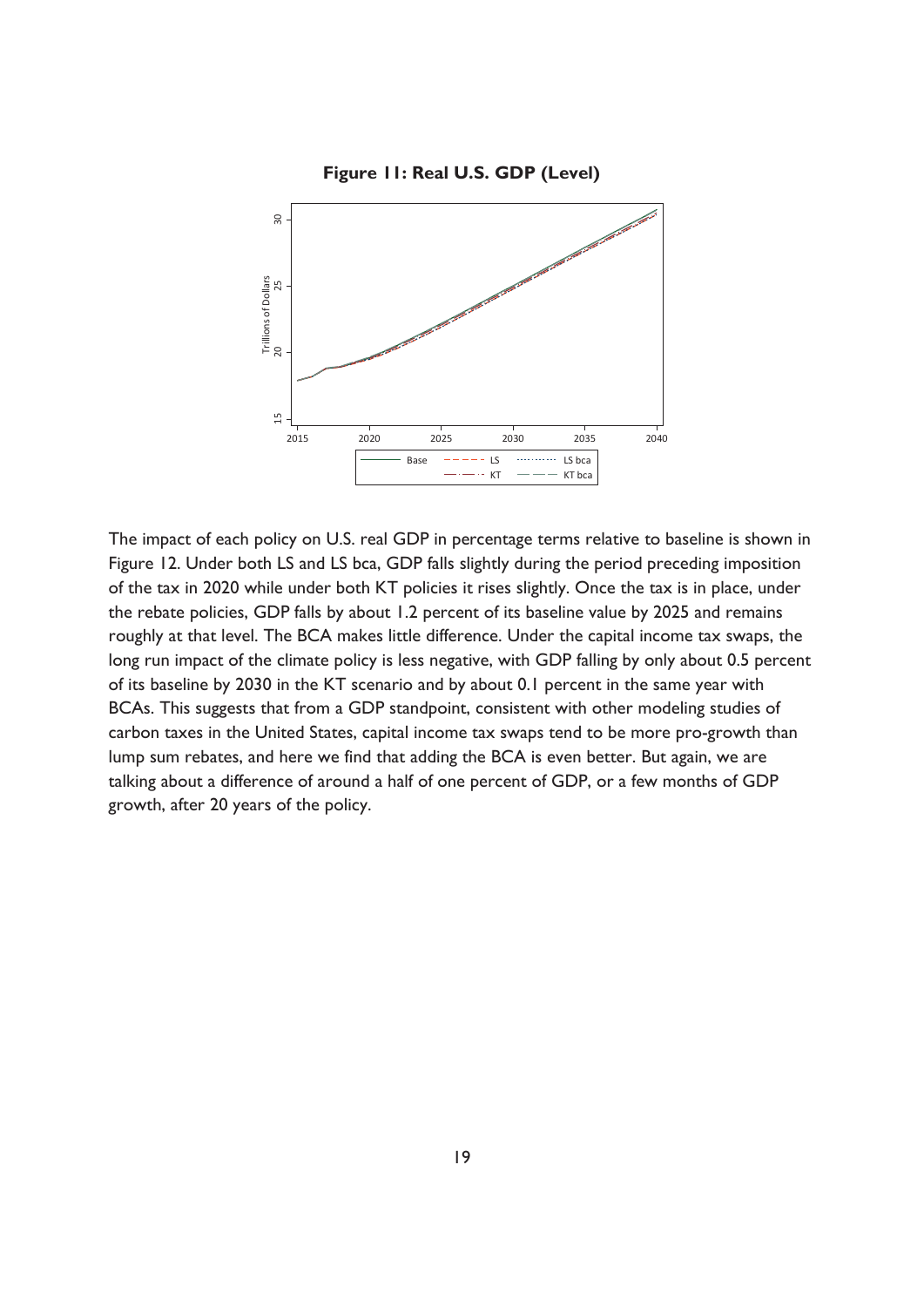

**Figure 12: Changes in Real U.S. GDP (\$2015)** 

The next few graphs show the components of GDP relative to their levels in the baseline. Figure 13 shows the impact of each policy on real consumption. All four policy variants cause an increase in consumption in anticipation of the tax, but the effect is far more pronounced in the LS scenarios. Once the tax is in place, consumption falls back toward its baseline trajectory and then falls below it.

The consumption results for the LS scenarios are driven by a couple of factors. In the LS scenarios, households experience an initial rise in cash income (Figure 14). This derives in part from a decline in investment (Figure 15) in those same scenarios during the period before the policy takes effect. Lower investment means lower retained earnings on the part of firms. Because investment falls earlier than revenues drop, dividends rise for a time and household cash income increases. Higher income and consumption in the LS and LS bca scenarios is also due to the increase in income to credit-constrained households from the lump sum transfer of the revenue from the carbon tax. The border tax generates additional revenue, which is also transferred to households in the LS and LS bca scenarios, reinforcing the early increase in income and consumption. The border adjustments primarily tend to amplify the effects of the The next few graphs show the same of the next few graphs show the same of the same of the same of the same of the consumption in a LS scenarios. Once the tax if then falls below it.<br>The consumption results for scenarios,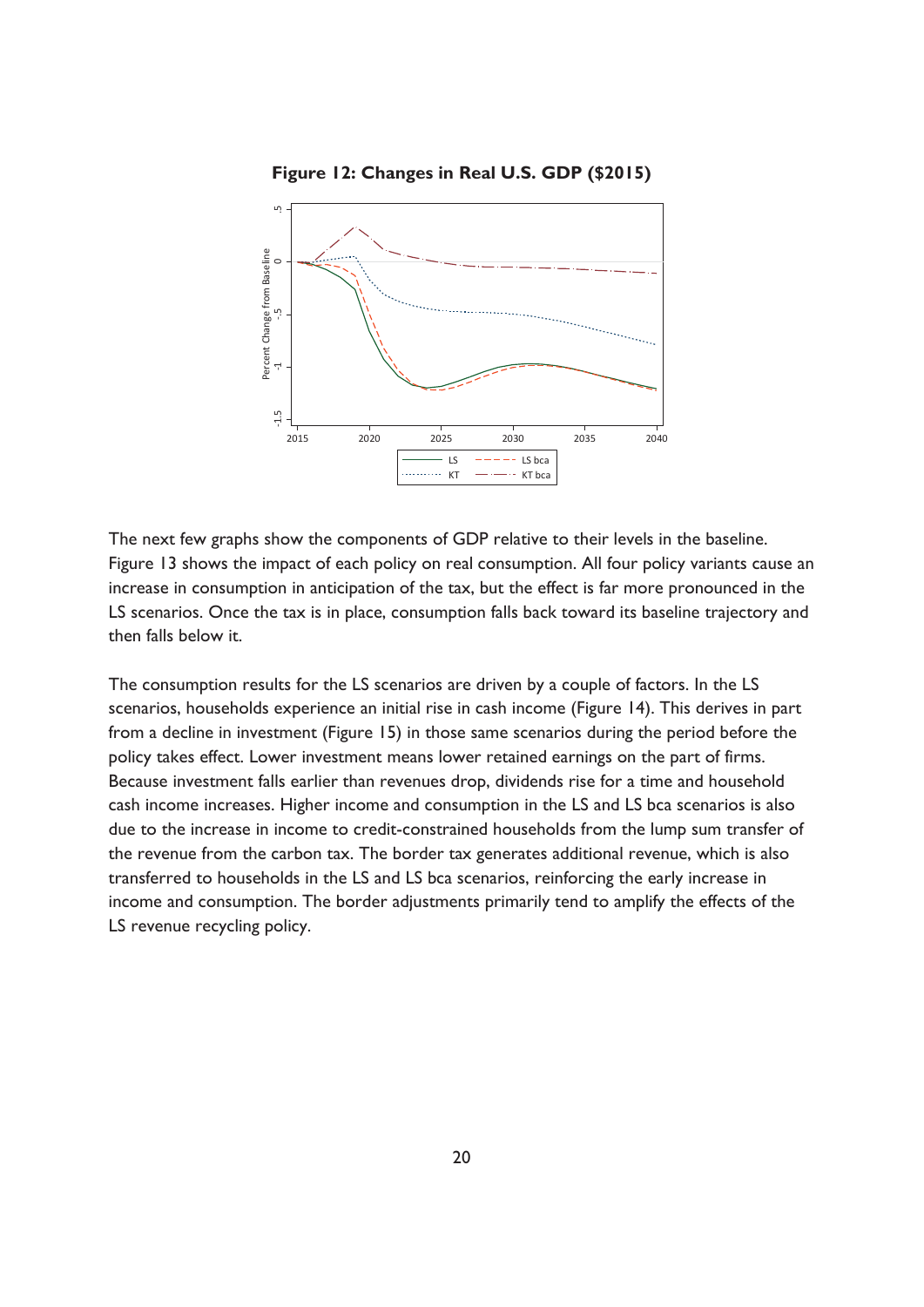**Figure 13: Changes in Real U.S. Consumption** 



**Figure 14: Changes in Real U.S. Household Income** 



The impact of the LS and KT policies on investment is sharply different from the results for income and consumption. As shown in Figure 15, the LS and LSb policies cause investment to fall during the anticipation period up to 2020 and then to continue falling immediately after that. By 2030, investment rebounds somewhat but is still about one percent of GDP below its baseline. Under KT and KT bca, however, investment rises during the anticipation period and then essentially tends to return to its baseline quickly after the tax is implemented. Investment rises because the revenue in KT and KT bca funds a reduction in the tax on capital income, and the KT bca funds a bigger one. This, together with the short term rise in GDP, provides an incentive for firms to increase their capital stocks in the short run, leading to a period of Stronger investment. For all but the KT bca, however, investment rises during the anticipation period but the KT bca funds a bigger one. This, orget be well as during the anticipation of Baseline GDP, provided by the over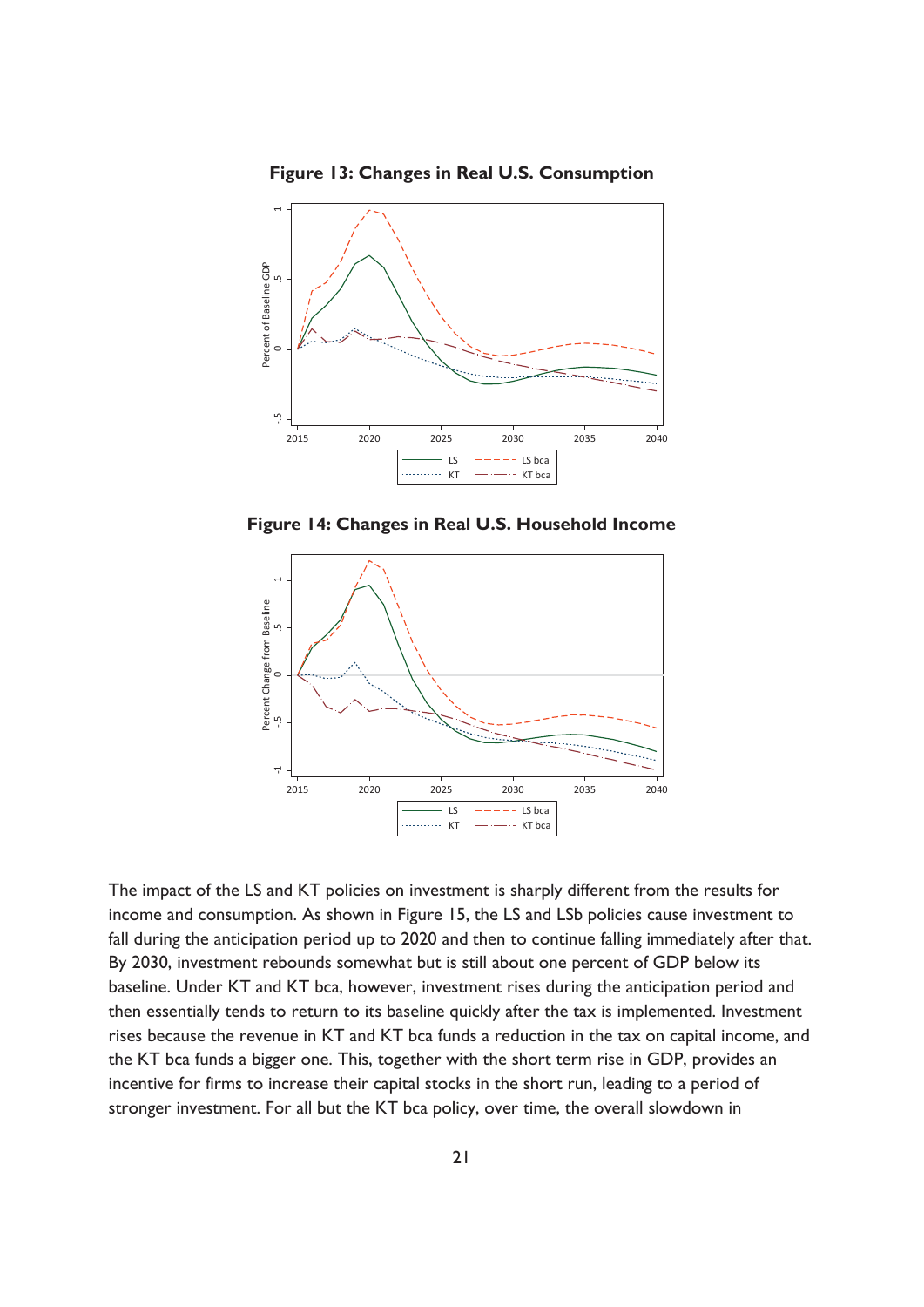economic activity is reflected in a fall in investment relative to baseline but the KT policy produces more investment relative to the case where the revenue was given the households.



**Figure 15: Changes in Real U.S. Investment** 

Figure 16 shows the effects of the policies on net exports. This is decomposed into aggregate exports in Figure 17 and aggregate imports in Figure 18. While the carbon tax has only a slight impact on net exports, the decomposition of this into exports and imports is interesting. The carbon tax makes U.S. goods less competitive in world markets because of higher energy costs. This reduces exports (Figure 17). It also slows the U.S. economy which reduces demand for imports. When an import BCA is imposed in the LS case, imports become more expensive, and the demand for imports falls further. As we will see in Figure 20, the BCA also leads to an appreciation of the U.S. dollar. This is a conventional result for an increase in tariffs in the international trade literature. A tariff generally causes an appreciation of a country's currency because it makes imports more expensive, lowering the demand for imports and thereby reducing the demand for foreign currency and causing the home currency to appreciate relative to the foreign currency. The appreciation of the U.S. dollar also makes U.S. goods more expensive in world market so the demand for U.S. exports falls. Thus although a BCA doesn't affect the net trade position much (Figure 16), the BCA reduces both imports and exports of Figure 16 shows the effects of the policies on net exports. This is decomposed into exports in Figure 17 and aggregate imports in Figure 18. While the carbon tax has a simpact on net exports, the decomposition of this inc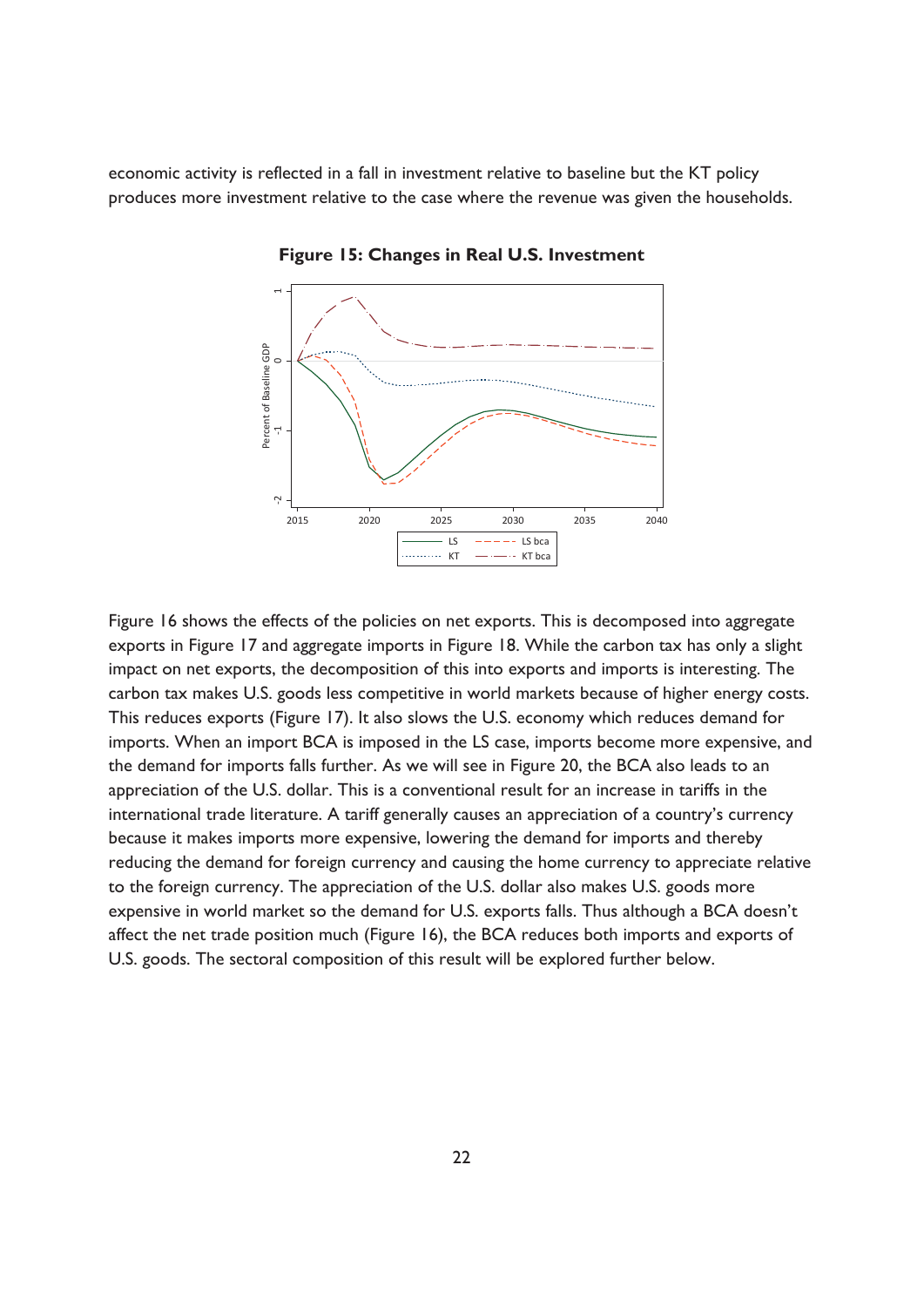

**Figure 16: Changes in Real U.S. Net Exports** 



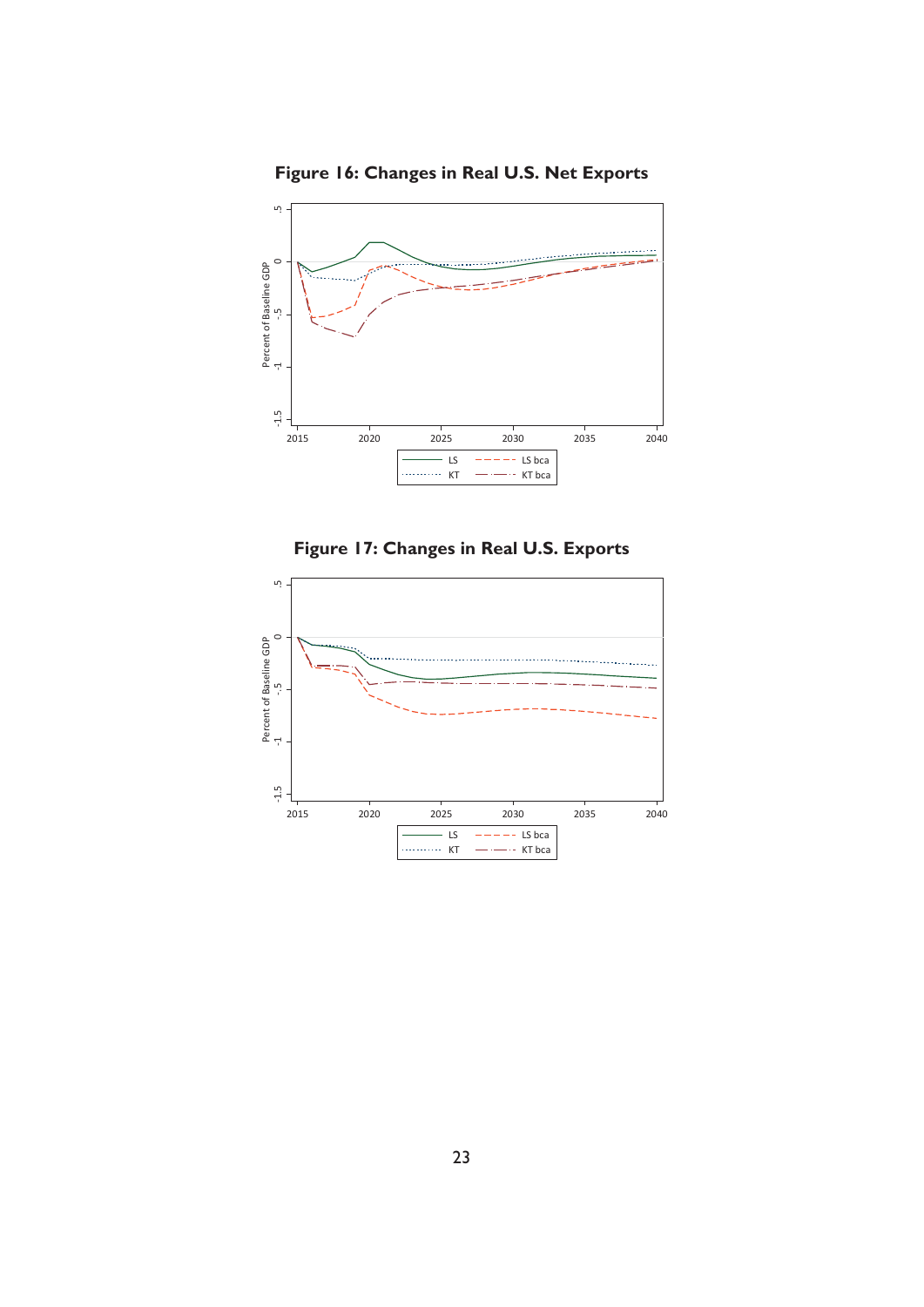

**Figure 18: Changes in Real U.S. Imports** 

The changes in real interest rates and the real exchange rate appear in Figure 19 and Figure 20, respectively. The policies have little effect on U.S. interest rates. All four of the policies tend to appreciate the U.S. real exchange rate modestly right away, in anticipation of the policy, and then appreciate it further in the longer run. The appreciation reflects the assumption in the model that goods from different countries are imperfect substitutes. With a permanent fall in U.S. production, and the assumption that consumers demand goods from all countries, there is a rise in the relative price of U.S. goods in the global economy. To the extent that U.S. goods are more substitutable for goods from other countries, this effect will be smaller. The BCA reduces the relative price of U.S. goods in world markets which leads to a rise in demand for these goods and therefore in the demand for U.S. dollars to pay for them. Therefore, in equilibrium the U.S. real exchange rate has to appreciate further to clear the market. The LS policy causes a larger appreciation of the real exchange rate than the KT policy because the transfer raises household income, and therefore the demand for U.S. goods, which drives up prices. The KT policy, although also increasing demand for U.S. goods, increases the supply of U.S. goods over time through greater investment. Thus the price of U.S. goods relative to The changes in real interest rates and the real exchange rate appear in Figure 19 and Figure 2<br>
The changes in real interest rates and the real exchange rate appear in Figure 19 and Figure 2<br>
The changes in real interest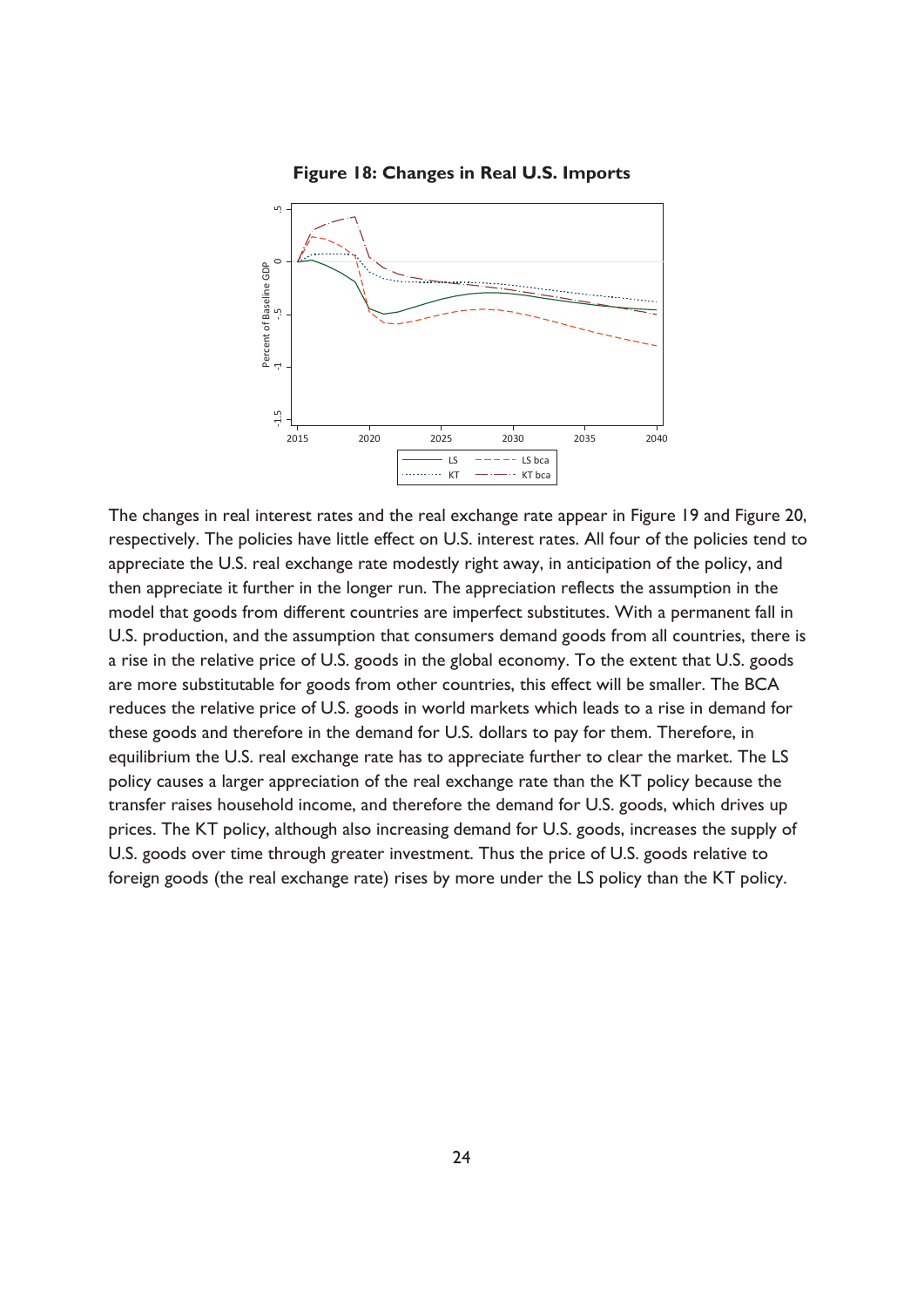

**Figure 19: Levels of the Real U.S. Interest Rate** 

**Figure 20: Changes in Real Effective Exchange Rate of U.S. Dollar** 



The effect of the two policies on real wages is shown in Figure 21. Real wages fall relative to the baseline (although the baseline itself is rising) under each carbon tax scenario except KT bca. The carbon tax reduces the marginal product of capital, which drives down real wages. We find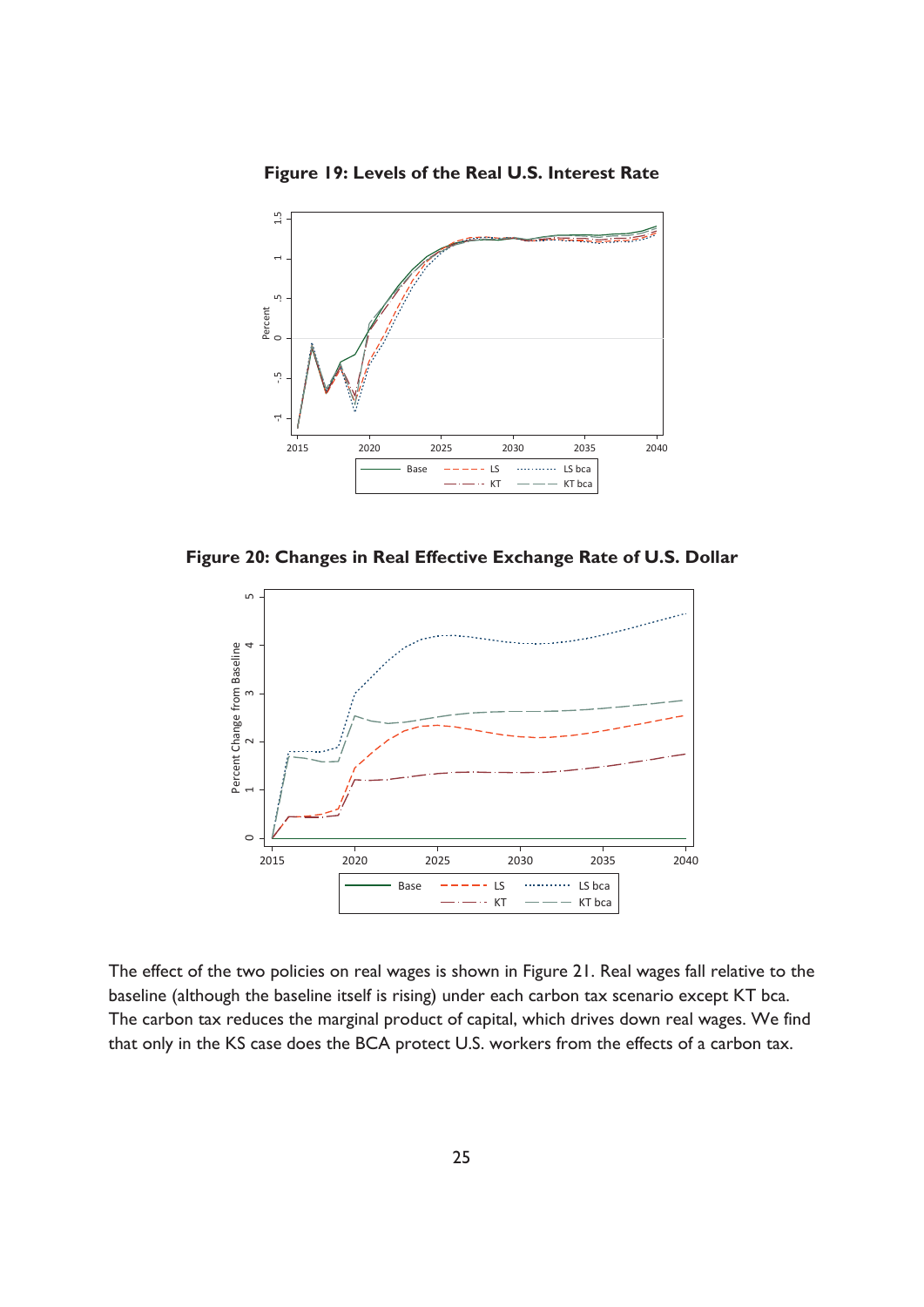

**Figure 21: Changes in Real U.S. Wage** 

Figure 22 shows the impact on employment under each policy. Note that in the long run G-Cubed imposes the assumption that the economy eventually returns to full employment. This is achieved through an economy-wide adjustment in the real wage. In the short run, however, real wages are assumed to be slow to adjust and there can be an extended period of employment that is above or below its long term level as a result of a policy change. Figure 22 shows that the two LS policies reduce aggregate employment in the 5-7 years immediately following the introduction of the policy; it takes time for the structural adjustment to occur and for aggregate real wages to adjust enough for employers to soak up workers who have lost their jobs, especially in fossil fuel intensive industries. Adding the BCA to a lump sum rebated carbon tax very slightly exacerbates the overall loss in employment. In contrast, the employment impact is much smaller under the KT policy and employment actually rises in the short to medium term Figure 22 shows the impact of the BCA is added.<br>
When the BCA is added.<br>
When the BCA is added.<br>
When the BCA is added.<br>
When the BCA is added.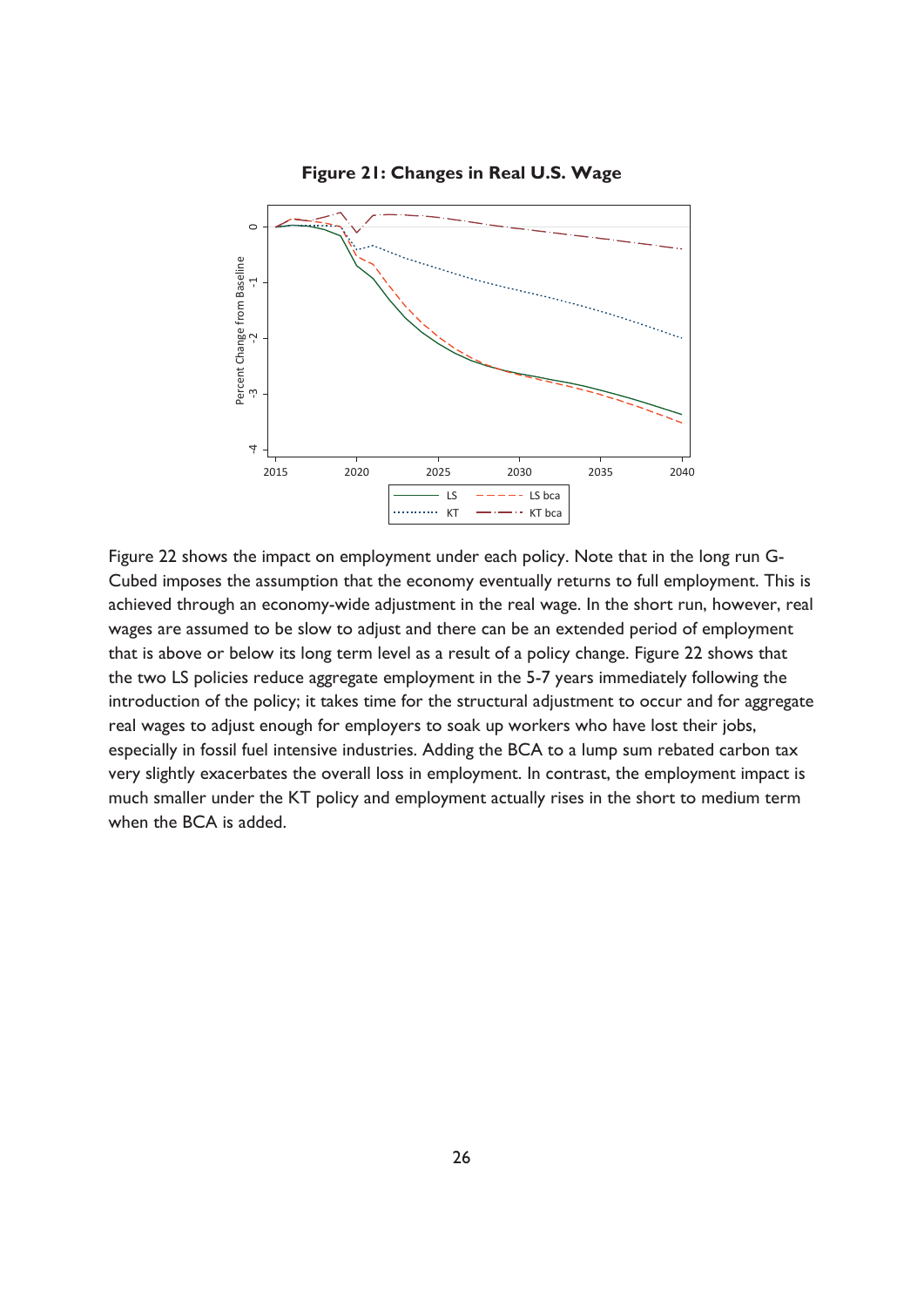

**Figure 22: Changes in Aggregate U.S. Employment** 

#### **Results by sector**

We will now turn to the sector-specific results behind the macroeconomic outcomes discussed above. Figure 23 shows the change relative to baseline in 2035 of producer prices for each nonenergy sector (as shown in Table 2) under the policies. The graph shows the change in broad prices charged to all buyers of each non-fuel good. Not surprisingly, the extractive and direct energy sectors are hit hardest; the BCA makes little difference.



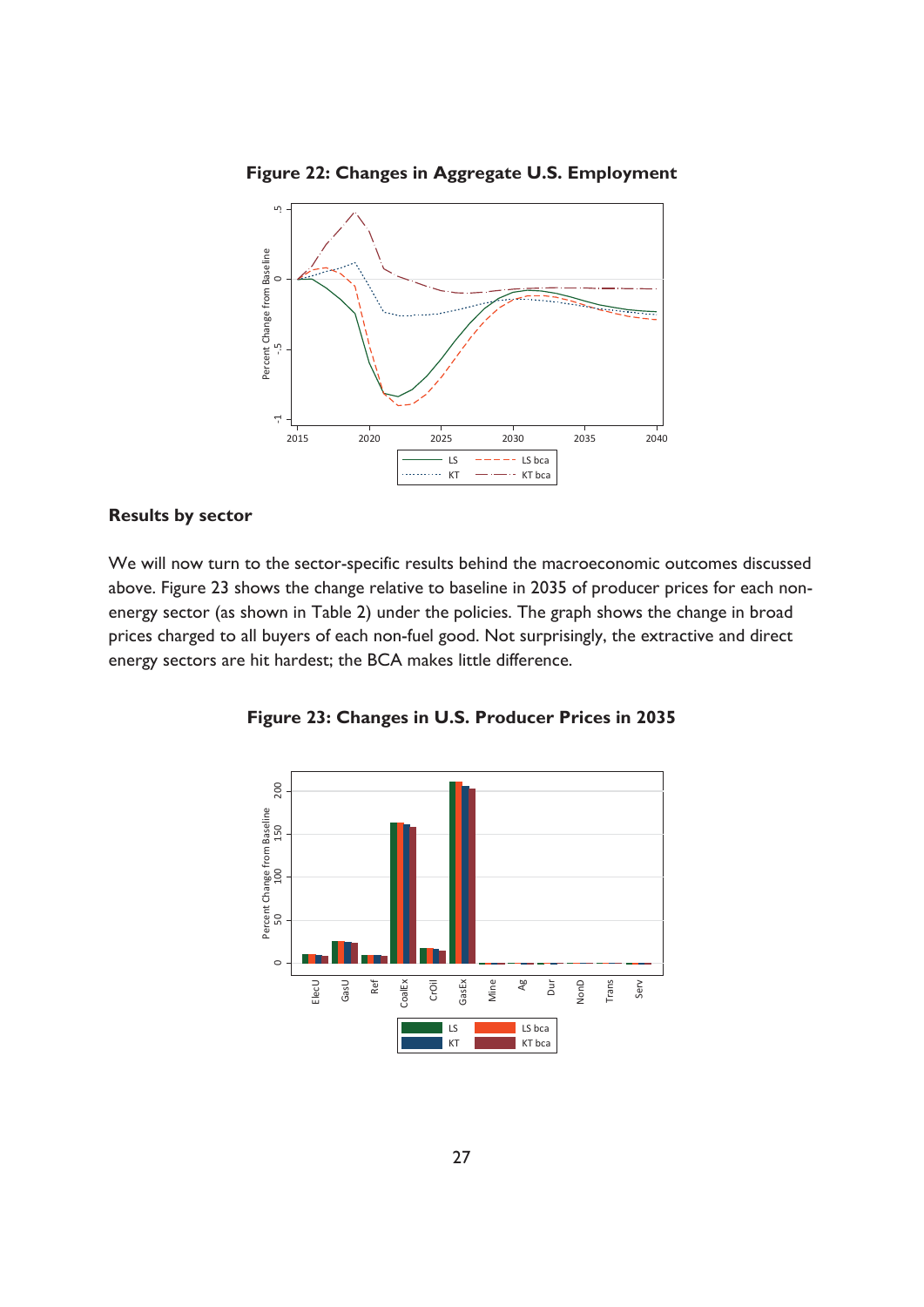Figure 24 shows the impact of the carbon tax policies on output from the twelve core sectors in the model in 2035. Not surprisingly, the largest reductions in output arise in the coal sector, followed by the gas sector and then oil sector.





Because the primary goal of this study is to examine the incremental effects of BCAs, in the next few figures we focus on the results for the non-energy sectors to which they apply. As is clear from the previous two figures, the carbon tax effects are much larger in percentage terms in the energy sectors, so showing all sectors on the same scale would make it hard to see the subtle impact of BCAs on the non-energy sectors. The detailed impacts of carbon taxes on energy sectors are explored in other papers using the G-Cubed model.<sup>17</sup>

To lay the groundwork for understanding the results of the carbon tax and BCAs on trade, we first consider the baseline composition of domestic output, imports, and exports in the United States in 2035, as shown in the next figure. The model projects that in 2035 imports and exports will be small relative to domestic output for nearly all sectors, with the important exceptions of durable goods manufacturing and, to a lesser extent, non-durable manufacturing. The figure also shows how significant the services sector is relative to everything else.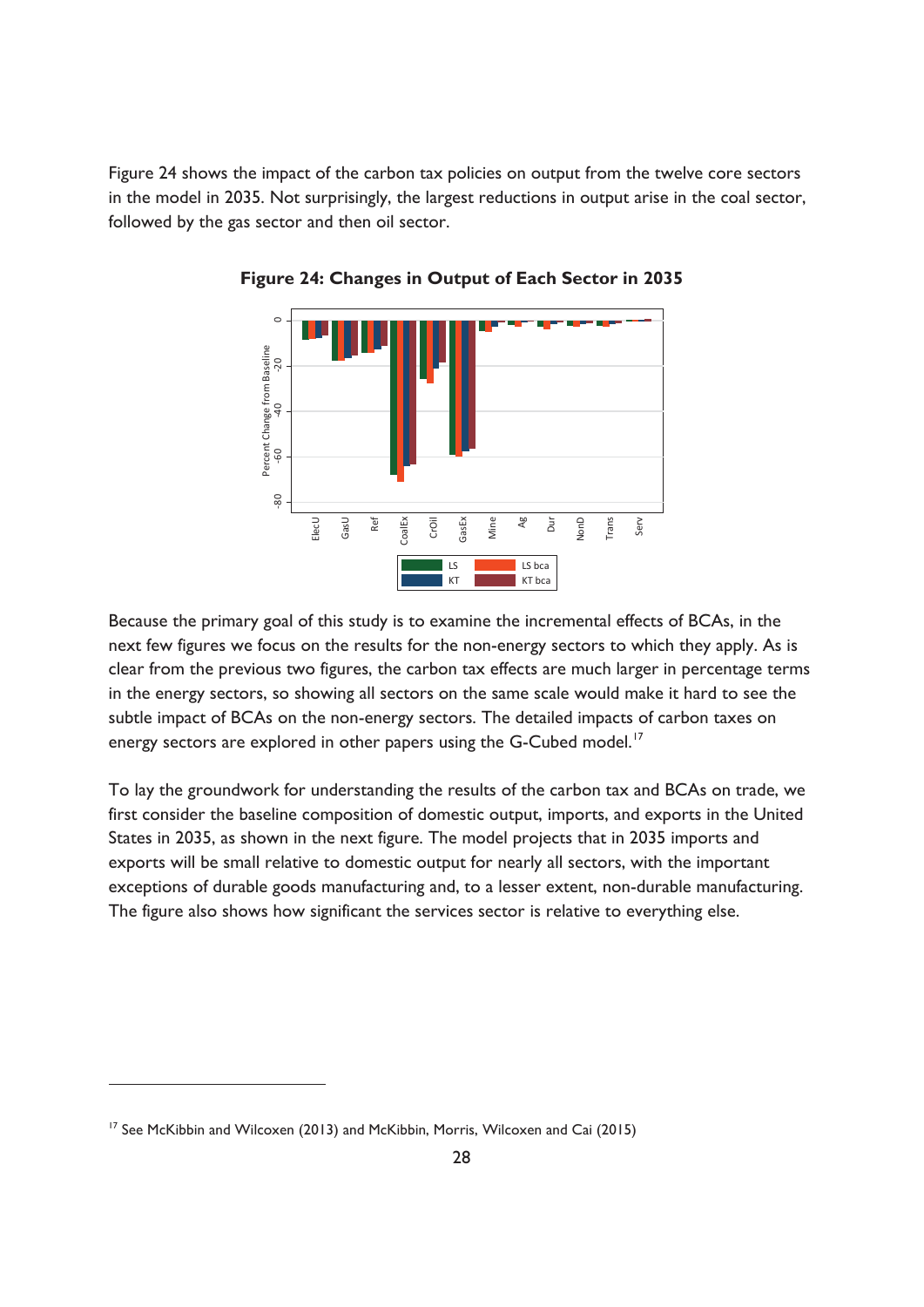## **Figure 25: Baseline U.S. Output, Imports, and Exports for Non-Energy Sectors, 2035**



Now consider the industry-specific effects in 2035 of the carbon tax on domestic output, imports, and exports for the six non-energy sectors. Figure 26 shows changes in these variables in 2035 relative to baseline. Bars labeled "Dom" show changes in domestic output. Bars labeled "Imp" and "Exp" are changes in imports and exports, respectively. To compare the relative impacts across sectors and scenarios, all of the figures appear on the same vertical scale in percentage point changes from baseline. The green bars show the results for the carbon tax policies without BCAs, and the orange bars show the results with the BCAs.

## **Figure 26: Changes in U.S. Domestic Output, Imports, and Exports in 2035 by Sector**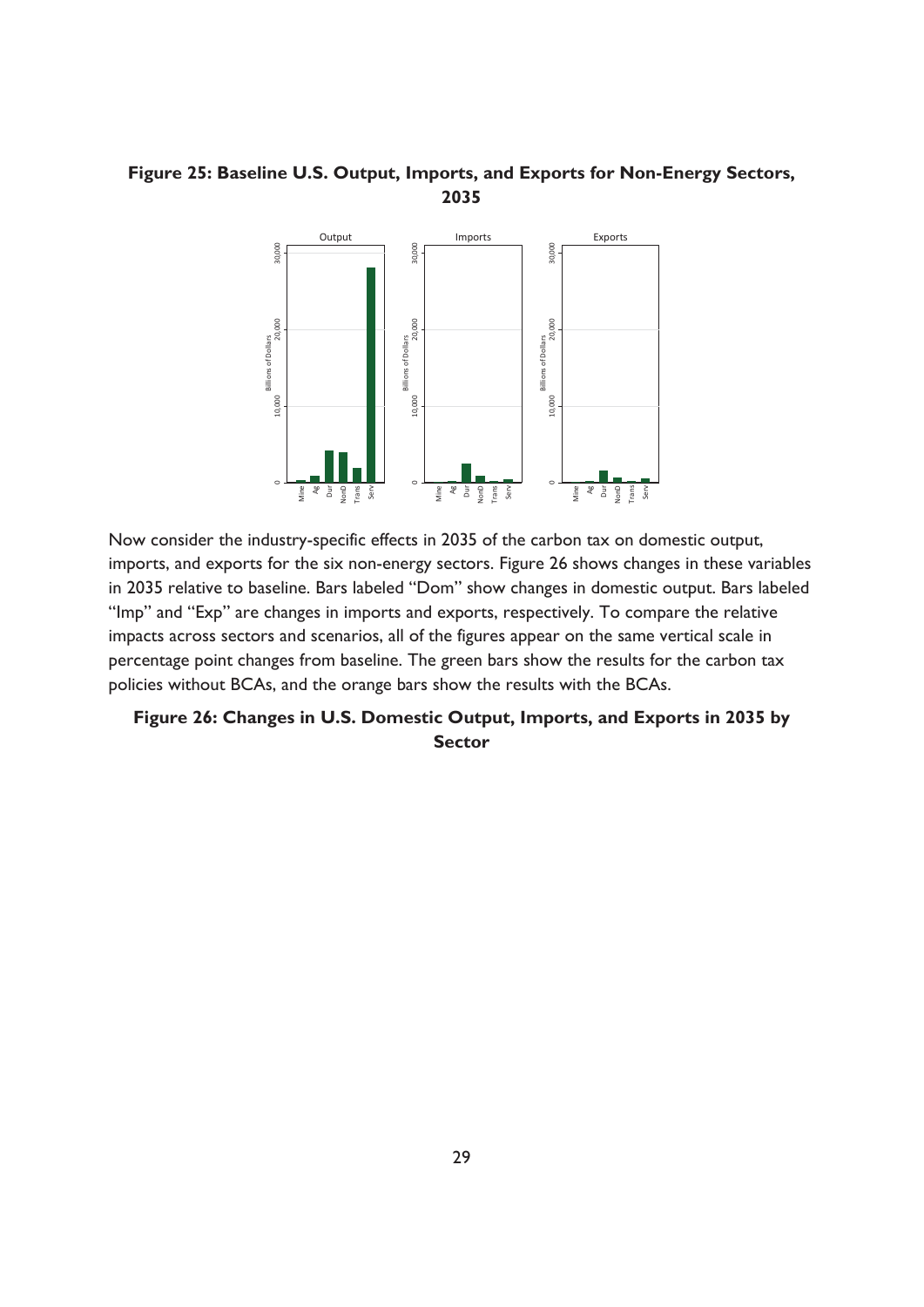

Comparing domestic output across the results in Figure 26, we see that the carbon tax reduces output in all of the sectors except for services. The two most affected sectors are mining and durable manufacturing, where output declines up to four percent relative to baseline. In general, output falls significantly more in the LS scenario than the KT scenario. For example, the output decrease is about twice or more in the LS scenarios than the KT scenario for mining and agriculture. Stronger results under KT are consistent with the efficiency gains from the capital income tax swap.

We also see in Figure 26 that the BCAs have strikingly different effects in the LS and KT contexts. The BCAs in the LS scenario result in slightly lower domestic output than the LS scenario without the BCAs, thus doing more harm than good. In contrast, BCAs tend to result in higher output in the KT scenarios. For example, the decline in output for durables falls from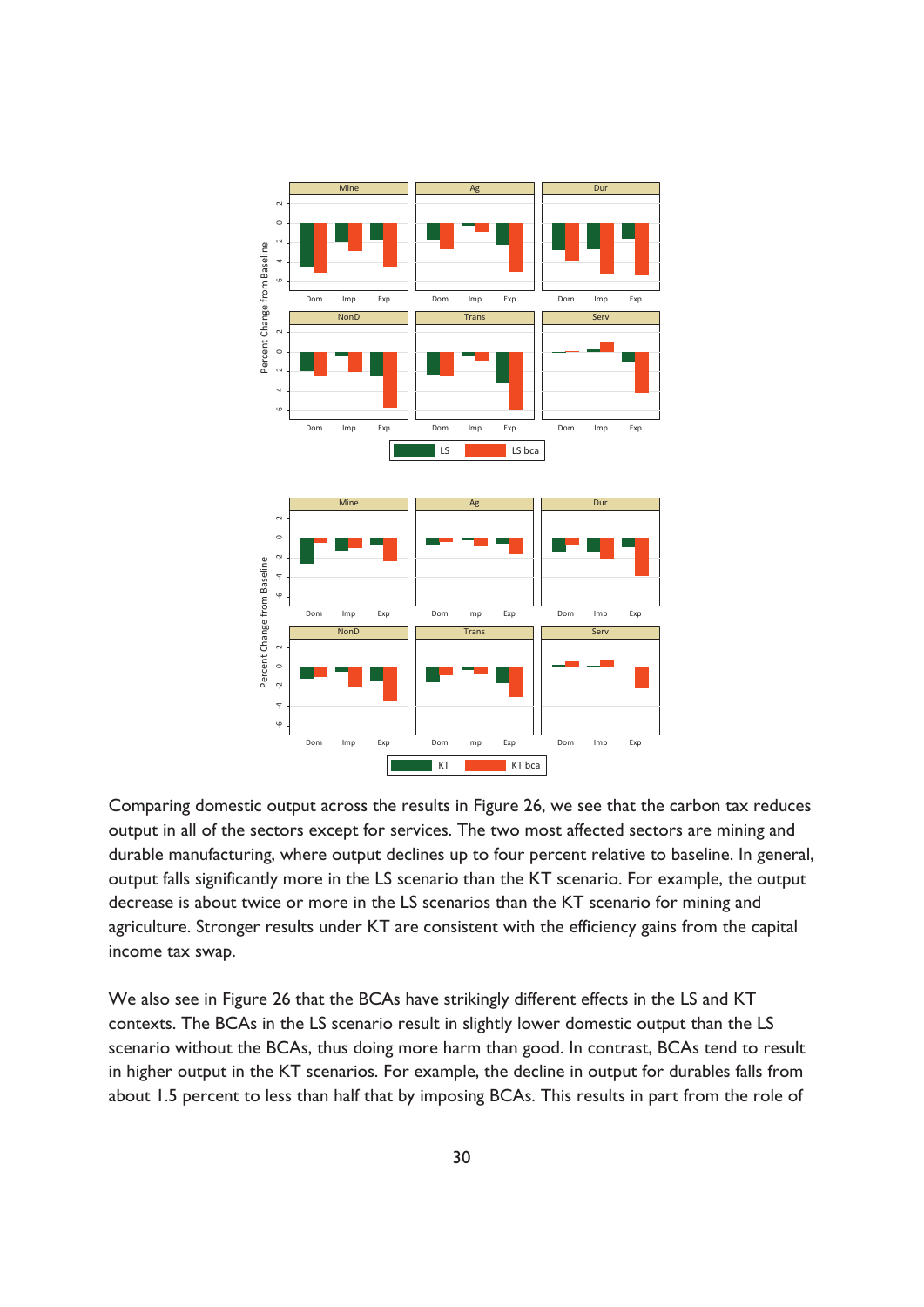the additional revenue from the BCAs in further reducing the tax rate on capital income, as shown in Figure 10.

Recall that Figure 18 showed no evidence of an economy-wide surge in imports upon the imposition of the carbon tax. Figure 26 shows that the same is true in all of individual sectors. Thus, at the level of the broad categories of economic activity in the model, we see no evidence of a broad competitiveness problem. Of course, trade in individual subsectors (that is, in narrower segments of the economy than the sectors in the model) may be far more sensitive.

We saw in Figure 16 that overall net exports across the U.S. economy are lower than baseline in the carbon tax scenarios. Consistent with that, we see in Figure 26 that in most sectors in percentage terms exports fall by more than imports, particularly in the scenarios with the BCAs and particularly for the LS scenarios. Thus, if policymakers are concerned about net exports from the United States, it may be preferable to impose a carbon tax with no border adjustments than a carbon tax with BCAs only on imports.

Next consider the politically-important durable goods manufacturing sector in more detail. In the LS and KT scenarios, the carbon tax lowers domestic production by roughly the same proportion as it lowers imports. That means that to the extent that the carbon tax reduces the market for durables, it doesn't not disproportionately disadvantage domestic durables relative to imported durables. In both the LS and KT scenarios without BCAs, imports fall a little more than exports, but both fall more in the LS scenario. With BCAs, the capital income tax swap scenario reduces exports far more than imports, whereas with rebates the two percentage changes are about the same.

These outcomes are an amalgam of several competing factors, in addition to the shift in the relative costs of production in the United States and abroad that results from the carbon tax. First, as we saw in Figure 20, in general equilibrium the carbon tax induces a stronger U.S. dollar. That has a tendency to increase imports and lower exports. At the same time, in the LS scenarios the carbon tax drives overall economic activity in the United States, particularly investment (Figure 15), slightly below baseline, and that would tend to lower both imports and domestic output, all else equal. Finally, the carbon tax shifts the composition of goods and services produced and consumed in the U.S. economy, and that can affect domestic output and imports and exports. For example, the carbon tax shifts consumption towards relatively lowemissions-intensive services, which are disproportionately domestically produced. Overall, our results show that if policymakers want to minimize the impact on domestic output, it is more important to focus on choosing an efficient use of the revenue than on addressing trade competition.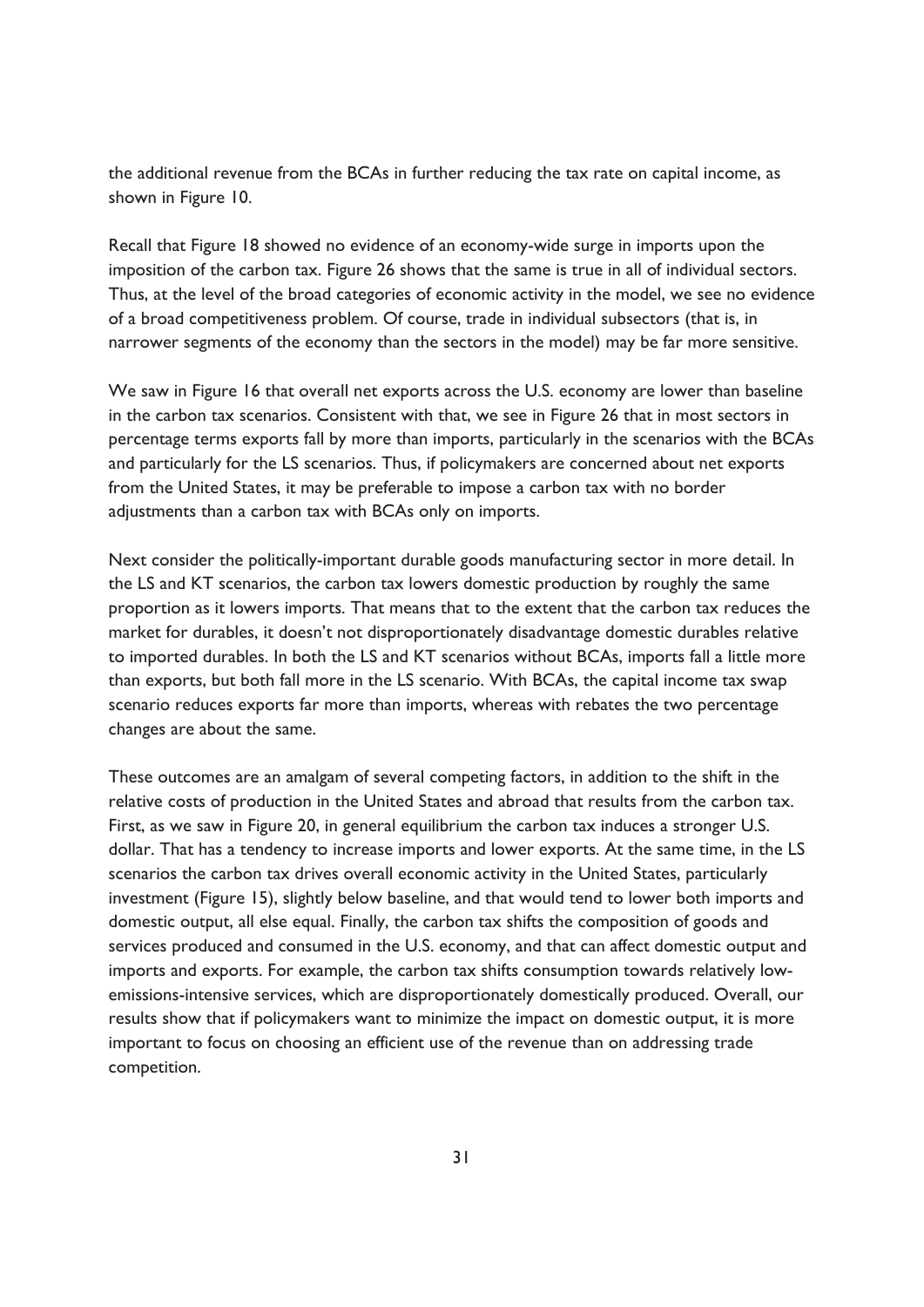Figure 27 shows how the domestic output effects in Figure 26 translate into employment in the United States in the six non-energy sectors. Each bar is the change in employment in 2035 as a share of *total* baseline employment in that year. Thus bars with the same height have represent the same number of workers, even though the sector sizes vary significantly. We see that overall, the U.S. labor market effects of all of the policies are modest, with no sector losing more than about one quarter of one percentage point of total baseline employment in 2035. The carbon tax produces the largest employment losses in the durable manufacturing sector, and that is the sector in which the BCAs do the most harm in the LS scenarios, resulting in about quadruple the employment loss relative to the capital income tax swap. The BCAs improve labor market outcomes in the service sector, however.



**Figure 27: U.S Employment by Sector in 2035** 

#### **Results by region**

Because the carbon intensity of products from different countries varies considerably, the BCAs cause different changes in imports across sources. Figure 28 shows percentage changes relative to baseline in U.S. imports and exports of durables and nondurables in 2035 for each U.S. trade partner and for each of the policies. As expected, BCAs cause greater reductions in imports from countries with larger BCAs. For durables, the impacts are largest for Australia, China and EEFSU, while for nondurables they are largest for EEFSU and Japan. Because Europe is not subject to a BCA, U.S. imports from Europe are stronger under the BCA policy for both goods. Thus, there is some redirection of imports from other countries of origin to Europe. Also as expected, since the exchange rate is a key mechanism, exports to all trade partners fall more when BCAs are imposed.<br>
Mine Baseline in U.S. imports and example in U.S. imports and example of the imports from countries with large and trade partner and for each of the imports from countries with large and trade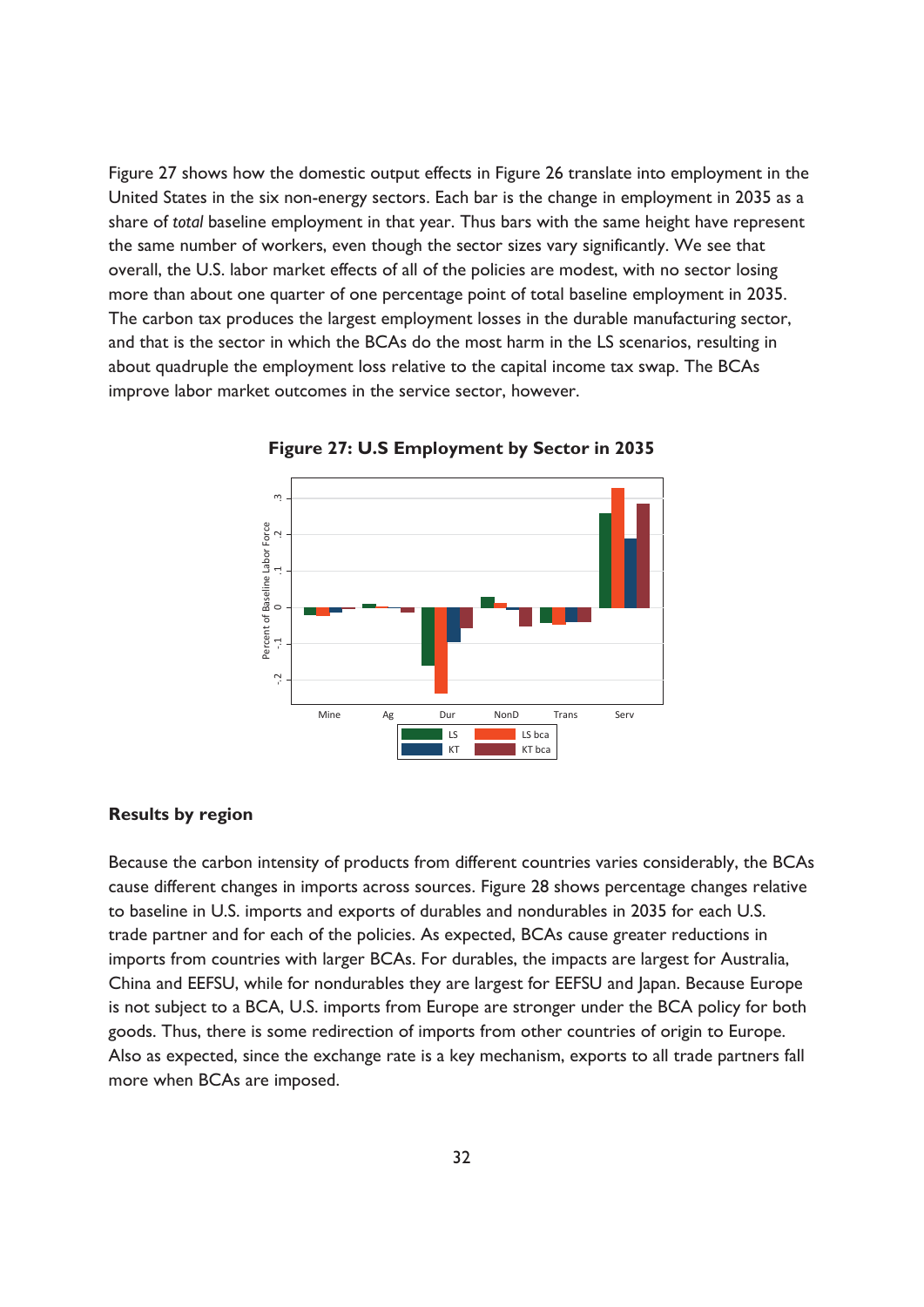Several factors are at work in the durables sector. The BCAs reduce global investment through transmission of the macroeconomic impact of the tax to non-U.S. economies. The BCAs reduce employment most in the trade-exposed sectors. Because durable goods are a large part of the investment goods purchased for investment, the global reduction in investment directly impacts this sector in all countries.







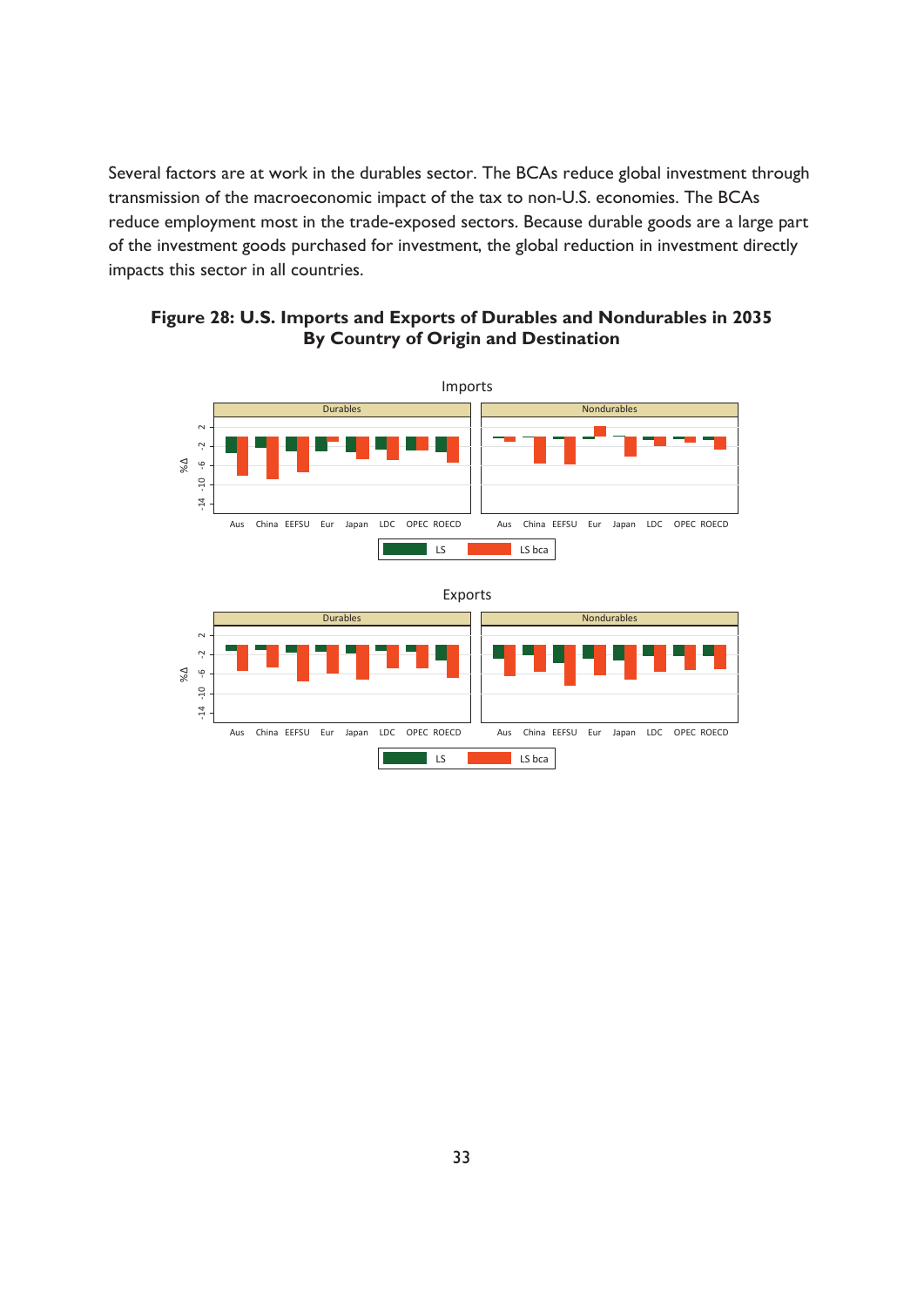

As shown in Figure 29, U.S. policies cause changes in the real GDP of other regions. By 2035 real GDP falls slightly for most regions. Because there are no BCAs on imports from the E.U., GDP in the E.U. is very slightly higher reflecting a switch in world demand towards Europe as a result of the U.S. border carbon policy. The negative spillovers of the carbon policies are largest for OPEC and ROECD (which in G-Cubed is mostly Canada). The BCAs accentuate the spillovers for all regions except for ROECD.



**Figure 29: Impacts on Real GDP by Region in 2035**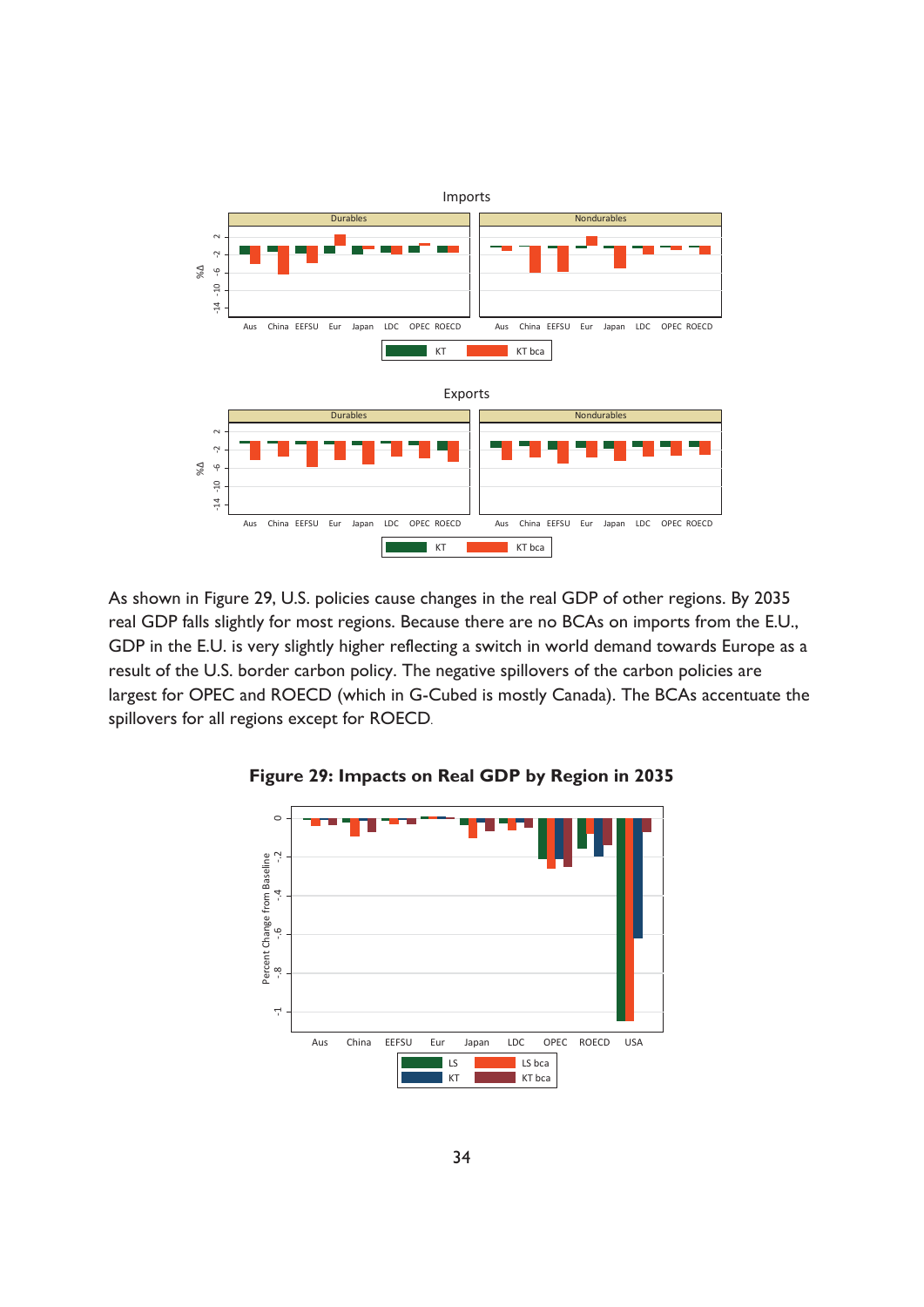Finally, as seen in Figure 30, positive and negative leakages arise in different regions from the carbon tax and BCAs, but in all cases they are very small relative to the emissions decline in the United States. Emissions in China fall on net as a result of the U.S. carbon tax policy because lower U.S. economic growth slows GDP there and reduces the demand for energy more than emissions rise from a competitiveness advantage from the U.S. carbon price. BCAs induce a larger negative impact on Chinese emissions but also very slightly greater leakage to Europe because Europe is not subject to the BCA.





## **4. CONCLUSION**

In this study, we examine an illustrative carbon tax imposed only in the United States. The tax applies economy-wide to all sources of  $CO<sub>2</sub>$  emissions from fossil energy use. We impose the tax beginning in 2020, starting at \$27 per ton of  $CO<sub>2</sub>$ , and we increase the tax rate annually by 5 percent over inflation until 2050. In years after 2050, we hold the carbon tax rate constant at its 2050 level.

We model two different assumptions about how the carbon tax revenue is used. One assumes the revenue is returned to households each year as a lump sum rebate, and the other assumes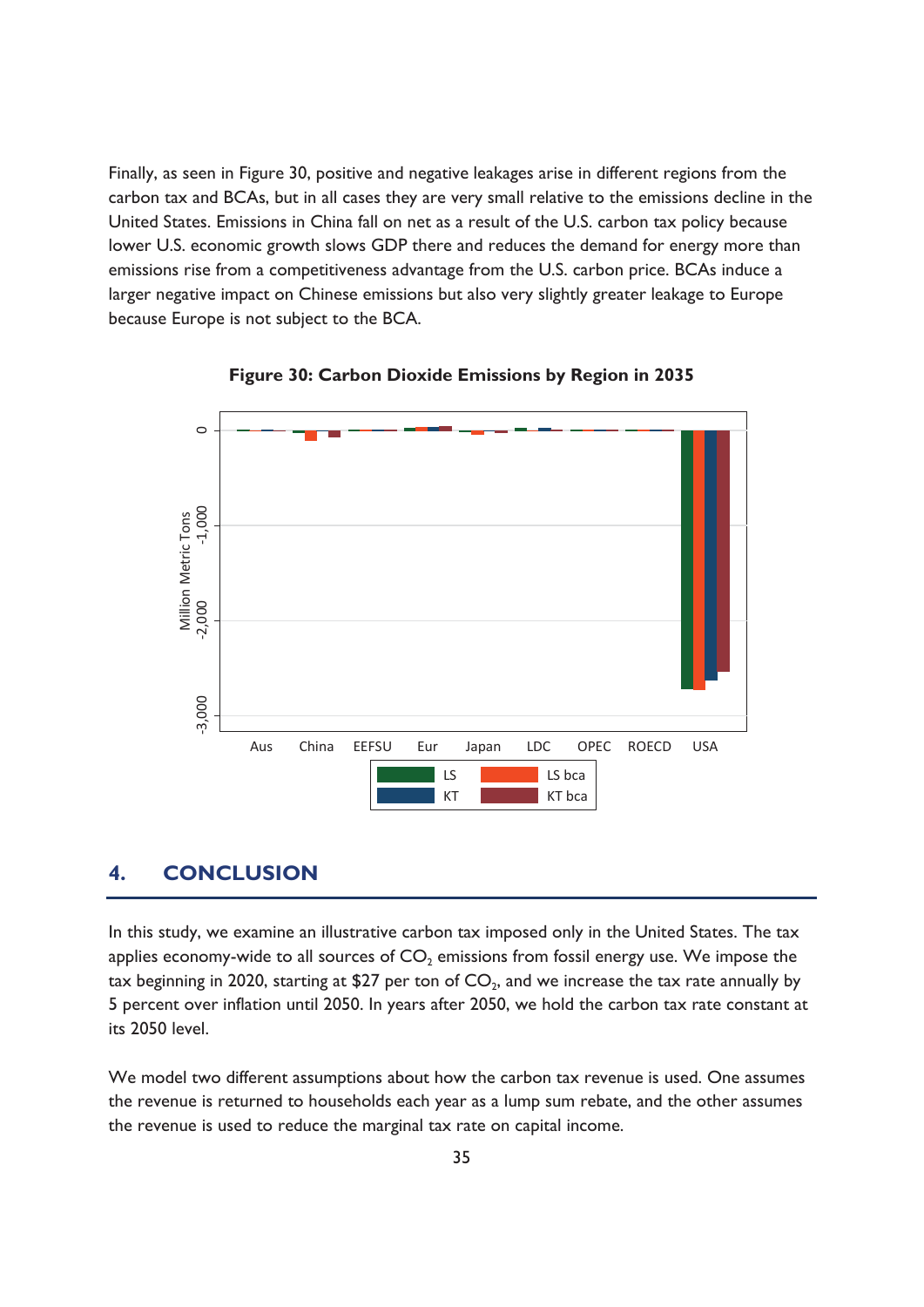We also run a variation on each policy in which import BCAs are imposed to account for the total embodied carbon in each non-fuel import from each country of origin other than Europe. The revenue from the BCAs is returned to households or firms according to the same assumptions as the core policies. We treat European goods as exempt from border adjustments on the grounds Europe has adopted policies that are very roughly comparable to the tax being imposed in the United States.

Consistent with earlier studies, we find that the carbon tax raises considerable revenue and reduces  $CO<sub>2</sub>$  emissions significantly relative to baseline, no matter how the revenue is used. Gross annual revenue from the carbon tax with lump sum rebating and no BCA begins at \$110 billion in 2020 and rises gradually to  $$170$  billion in 2040. By 2040, annual CO<sub>2</sub> emissions fall from 5.5 billion metric tons (BMT) under the baseline to 2.4 BMT, a decline of 3.1 BMT, or 57 percent. Cumulative emissions over 2020 to 2040 fall by 48 BMT.

Also consistent with earlier studies, we find that the carbon tax has very small overall impacts on GDP, wages, employment, and consumption. Different uses of the revenue from the carbon tax result in slightly different levels and compositions of GDP across consumption, investment and net exports. Overall, using carbon tax revenue to reduce the capital income tax rate results in better macroeconomic outcomes than using the revenue for lump sum transfers. Indeed, even while achieving remarkable emissions reductions, the policy results in the U.S. economy reaching the output projections in 2040 only about three months later than it would without the carbon tax.

The G-Cubed model is uniquely suited to investigating the effects of these policy scenarios on emissions leakage, trade, and investment flows. We find no evidence of significant leakage. If anything, the slight slowing of the U.S. economy and demand for imports result in lower emissions abroad. We find that the carbon tax increases the input price of energy, which lowers U.S. exports and slows the U.S. economy, which in turn reduces demand for imports. When an import BCA is imposed, imports become more expensive, and the demand for imports falls further. The BCA also leads to a conventional result from the international trade literature for an increase in tariffs: the U.S. dollar strengthens. A tariff generally causes an appreciation of a country's currency: as the demand for imports falls, the demand for foreign currency falls, which strengthens the home currency relative to the foreign currency. The appreciation of the U.S. dollar also makes U.S. goods more expensive in world market so the demand for U.S. exports falls. Thus although a BCA doesn't affect the U.S. net trade position much, it reduces both imports and exports of U.S. goods.

While the intent of BCAs is to protect U.S. workers from the effects of a carbon tax, we find they can actually have the opposite result, depending on how the revenues are used. To our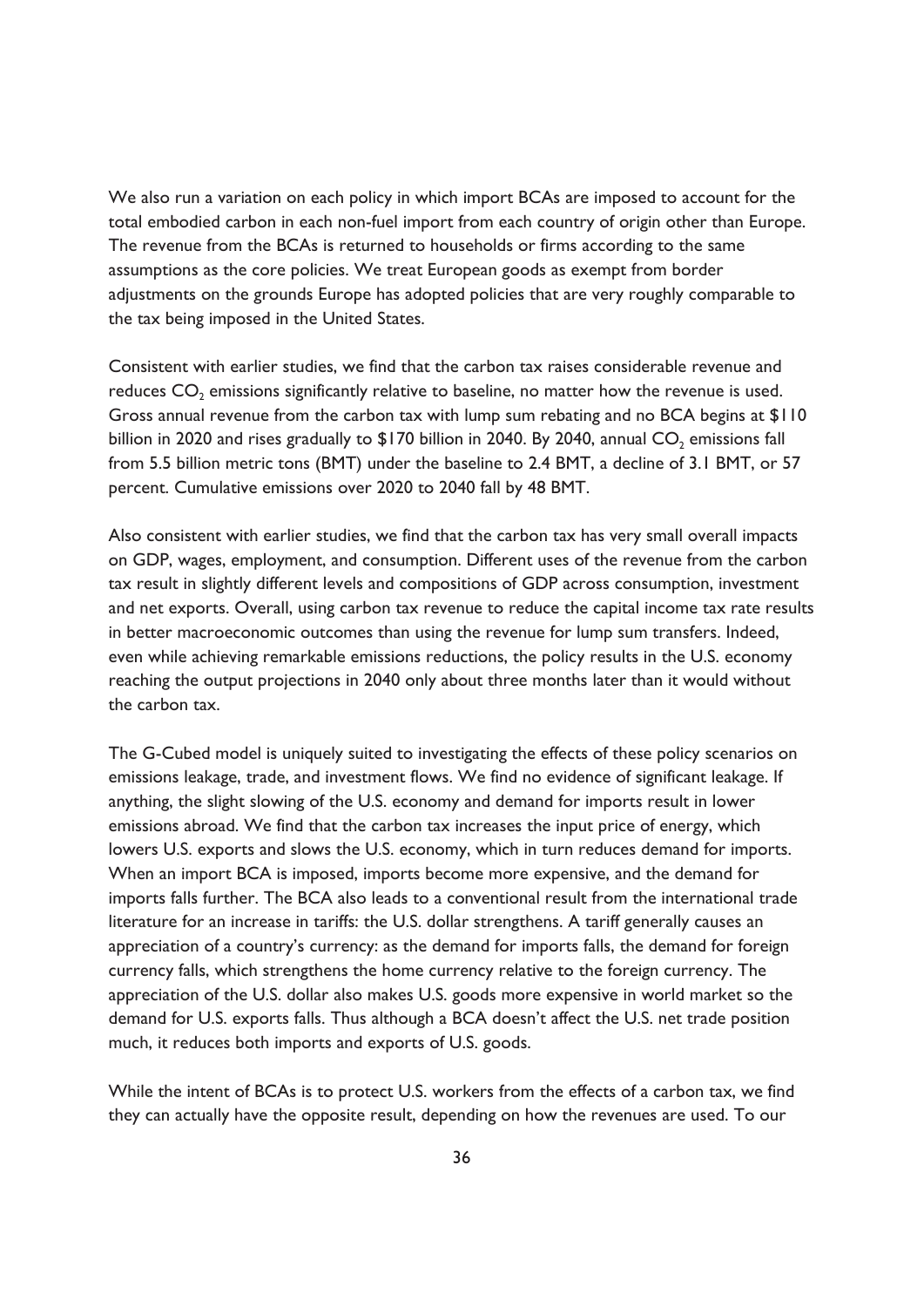knowledge, this is the first study to identify the potential linkages between the effect of a BCA and the use of carbon tax revenue. In the lump sum rebate scenarios, the BCAs reduce employment most in the trade-exposed sectors. The largest effect is on durable manufacturing. This is partly a price effect from the stronger U.S. dollar, but it is also because the BCAs reduce global investment through transmission of the macroeconomic impact of the carbon tax to non-U.S. economies. Because durable goods are a large part of the goods purchased for investment, the global reduction in investment directly impacts this sector in all countries. In the capital tax swap scenarios, the BCAs generally improve U.S. employment outcomes, including in tradeexposed sectors.

Future work could extend the analysis to include a border carbon adjustment on exports. Such a policy would provide rebates to U.S. exporters of the carbon taxes paid during production of their goods. The overall impact of an export BCA would depend on the interaction of the similar factors to those discussed above for the import BCA. There would be a price effect as the export BCA lowers the price of energy-intensive exports, which would tend to raise demand, and hence production, of those goods. However, the export BCA would also lower the amount of revenue available for a lump sum rebate or a reduction in the capital tax rate, hence reducing output through macroeconomic reductions in demand. Finally, making U.S. exports more attractive would tend to strengthen the U.S. dollar, partially offsetting the price effect for energy-intensive exports and reducing demand for non-energy-intensive exports.

In sum, a carefully designed carbon tax in the United States can reduce emissions significantly with minimal effect on the economy. We find no evidence of meaningful emissions leakage abroad, even when the U.S. policy is unilateral. Using carbon tax and BCA revenue to reduce distortionary taxes produces better economic outcomes overall and for most individual sectors. To the extent that policymakers wish to protect the interests of energy-intensive trade-exposed industries with BCAs on imports, they should endeavor to tailor the adjustments to narrow, particularly vulnerable, subsectors so as not to inadvertently appreciate the U.S. dollar and do more harm than good overall.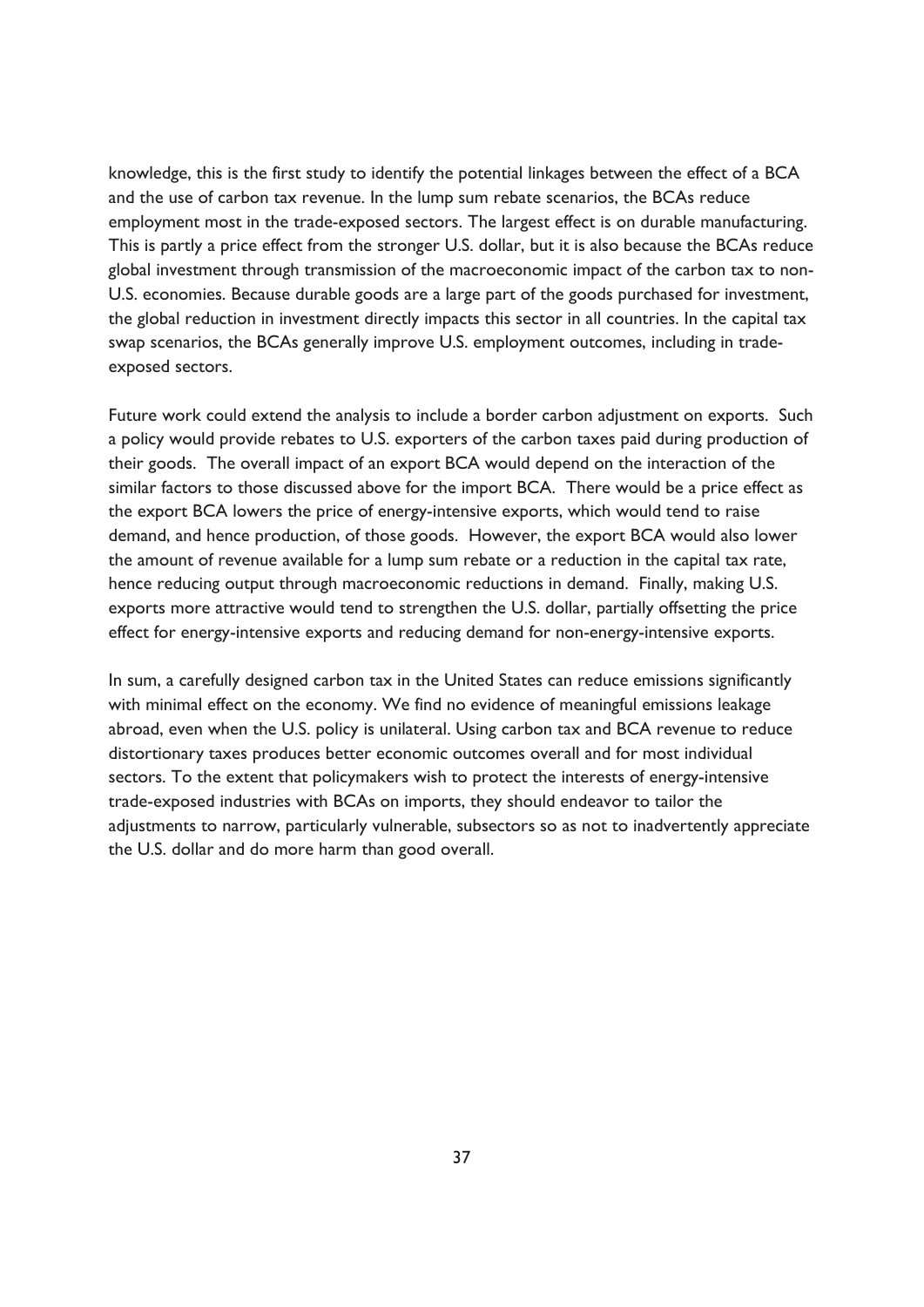## **APPENDIX: CALCULATING THE BORDER ADJUSTMENTS**

This appendix explains how to calculate and impose a border carbon adjustment (BCA) on imports for a given carbon tax.

#### **Step 1: Construction of carbon intensity coefficients**

Let *AR* be a matrix of IO coefficients for region *R*, *XR* be a vector of industry outputs, and *FR* be a vector of final demands. Total demand for all goods will be the sum of intermediate and final demands:  $A_R X_R + F_R$ . When demand and supply are equal in every market, the following will hold:

$$
A_R X_R + F_R = X_R
$$

Solving for the industry output needed to support a given final demand vector *FR* , and defining matrix  $\Gamma_R$  to be the Leontief inverse along the way, gives the following:

$$
F_R = (I - A_R)X_R
$$
  
\n
$$
\Gamma_R = (I - A_R)^{-1}
$$
  
\n
$$
X_R = \Gamma_R F_R
$$

Element  $\Gamma_{Rii}$  will be the total requirement of input *i* needed in region *R* to make one finaldemand unit of good *j*.

The carbon intensity of good *j* can be computed by multiplying good *j*'s total fuel inputs by the carbon coefficient associated with each one. If the carbon coefficient for good *i* in region *R* is given by  $\alpha_{\text{R}i}$ , the carbon intensity coefficient  $c_{\text{R}i}$  of one unit of good *j* will be:

$$
\mathbf{c}_{Rj} = \sum_i \alpha_{Ri} \Gamma_{Rij}
$$

In many versions of the G-Cubed model, the fossil fuel sectors are 4, 5 and 6. Using a mix of model and algebraic notation, this expression could be written:

$$
c_{Ri} = \text{carcoef}_{4R} \Gamma_{R4j} + \text{carcoef}_{5R} \Gamma_{R5j} + \text{carcoef}_{6R}
$$

$$
\Gamma_{R6j}
$$

The units of  $c_{Ri}$  would be the same as *carcoef*: million metric tons of carbon per unit of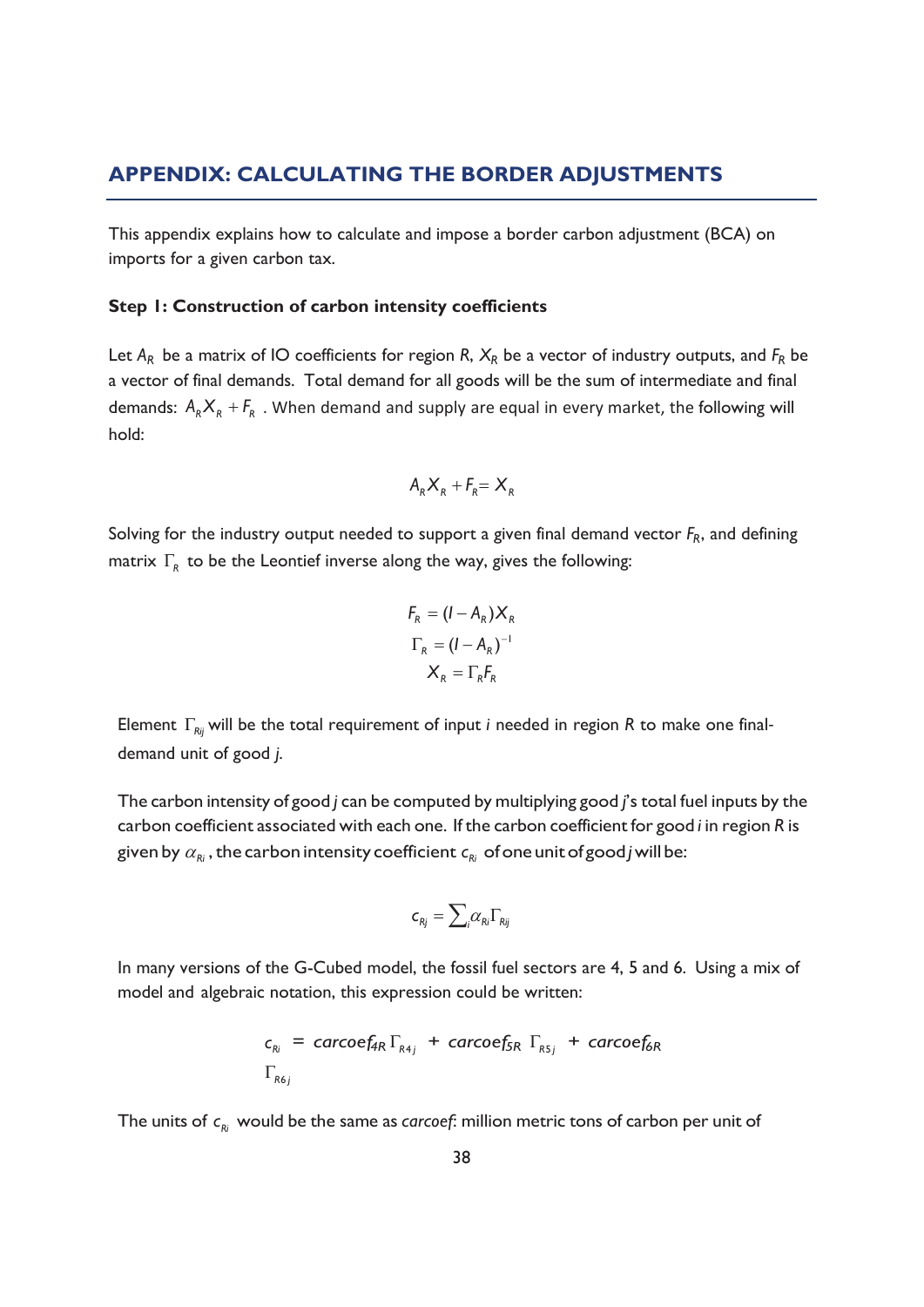model output.

As an example, the vector of intensities for China in G-Cubed is shown in Table A1. Note that the coefficients for sectors 2-6 are omitted because they are fossil fuels and imports are taxed directly (no need for border adjustments). Coefficients for sectors 1 and 13-20 are also omitted since they are delivered or generated electricity and are essentially non-traded.

| Sector <i>i</i> | $c_{\scriptscriptstyle{R}i}$ , mmt C per unit of output |
|-----------------|---------------------------------------------------------|
|                 | 0.00038                                                 |
|                 | 0.00010                                                 |
|                 | 0.00011                                                 |
| 10              | 0.00013                                                 |
|                 | 0.00042                                                 |
| ר ו             | 0.00004                                                 |

**Table A1. Carbon Intensity Coefficients for China in G**-**Cubed** 

## **Step 2: Construct BCAs**

Now suppose that country A imposes carbon tax *TCARA* on domestic production and imports of fossil fuels, and that country B does not have a similar tax. If A wants to impose a border carbon tax on imports from country B it would like to charge the following on good *j* imported to A from B:

$$
BCT_{ABj} = c_{Bi}TCAR_A
$$

#### **Step 3: Compute revenue from BCAs**

The externality revenue in destination country *A* is increased by the following, where *j*  ranges over traded goods and *B* ranges over countries of origin:

$$
\sum_{j} \sum_{B} BCT_{ABj}IMP_{jAB}
$$

An equivalent computation that may be more convenient for some purposes would be to compute the total embodied carbon in imports by country *A* (denoted *ECARA*) and then multiply by the tax:

$$
ECAR_{A} = \sum_{j} \sum_{B} c_{Bj} / MP_{jAB}
$$

The revenue is then: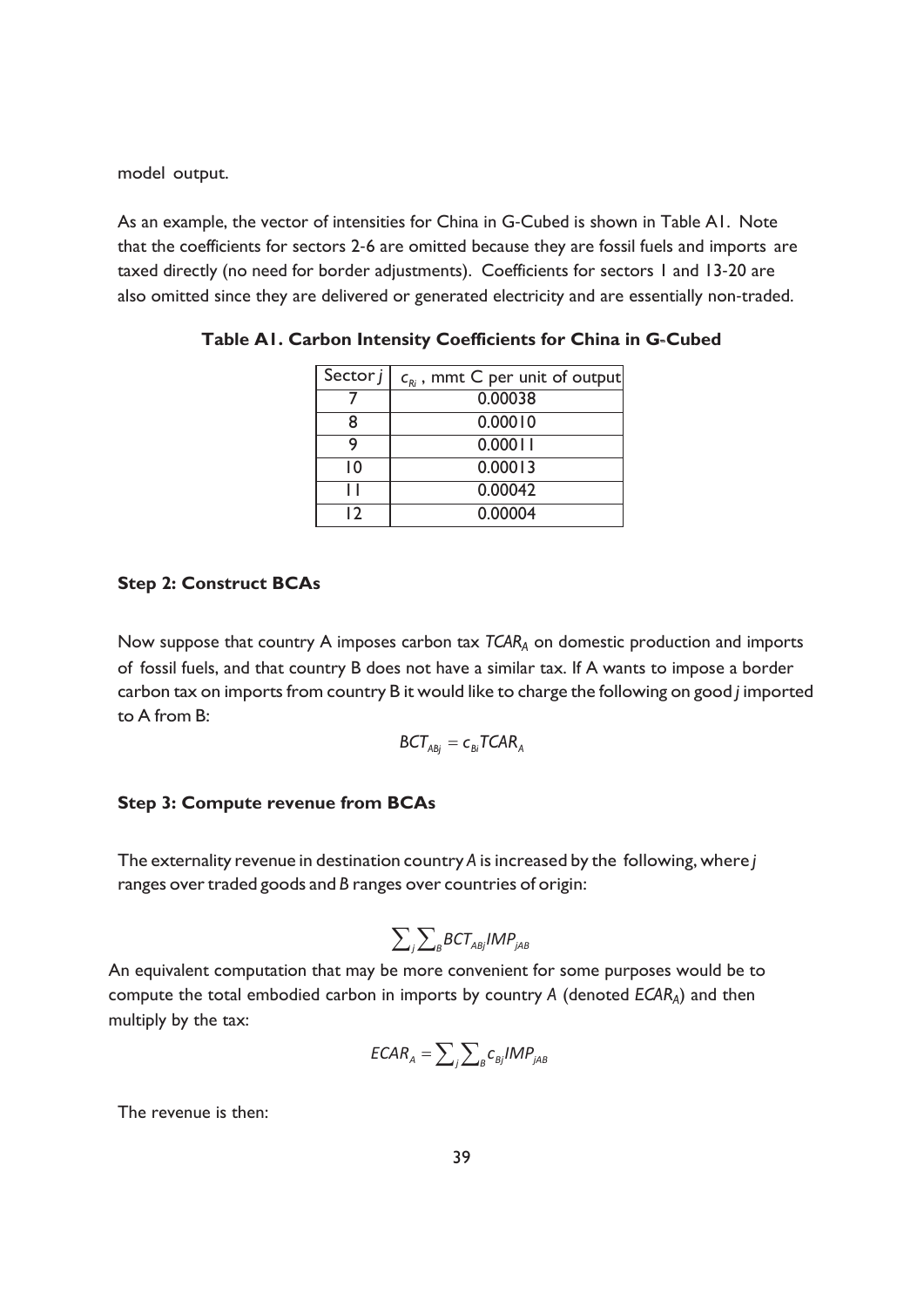#### *TCARAECARA*

## **REFERENCES**

- Aldy, Joseph E., and William Pizer. 2009. *The Competitiveness Impacts of Climate Change Mitigation Policies*. Arlington, VA: Center for Climate and Energy Solutions. http://www.c2es.org/docUploads/competitiveness-impacts-report.pdf.
- Böhringer, Christoph, Jared Carbone, and Thomas Rutherford. 2012. "Unilateral Climate Policy Design: Efficiency and Equity Implications of Alternative Instruments to Reduce Carbon Leakage." *Energy Economics: Supplement 2*. 34: S208– S217. http://dx.doi.org/10.1016/j.eneco.2012.09.011.
- Branger, Frédéric, and Philippe Quirion. 2014. "Would Border Carbon Adjustments Prevent Carbon Leakage and Heavy Industry Competitiveness Losses? Insights from a Metaanalysis of Recent Economic Studies." *Ecological Economics* 99: 29–39. http://dx.doi.org/10.1016/j.ecolecon.2013.12.010.
- Congressional Budget Office. 2011. *Reducing the Deficit: Spending and Revenue Options*. Washington, DC: Congressional Budget Office. http://www.cbo.gov/publication/22043.
- Congressional Budget Office. 2013. *Border Adjustments for Economy-wide Policies That Impose a Price on Greenhouse Gas Emissions*. Washington, DC: Congressional Budget Office. https://www.cbo.gov/sites/default/files/113th-congress-2013-2014/reports/44971- GHGandTrade.pdf.
- Condon, Madison, and Ada Ignaciuk. 2013. *Border Carbon Adjustment and International Trade: A Literature Review*. Paris: Organization for Economic Cooperation and Development Trade and Environment Working Papers. http://dx.doi.org/10.1787/5k3xn25b386c-en.
- Cosbey, Aaron. 2008*. Border Carbon Adjustment*. Winnipeg: International Institute for Sustainable Development. https://www.iisd.org/pdf/2008/cph\_trade\_climate\_border\_carbon.pdf.
- Elmendorf, Douglas W., 2009. Statement to the U.S. Senate Committee on Finance*, The Distribution of Revenues from a Cap-and-Trade Program for CO2 Emissions: Hearing before the Committee on Finance,* 111th Cong., 1st sess., May 7, 2009. Washington: U.S. G.P.O. https://www.cbo.gov/sites/default/files/111th-congress-2009-2010/reports/05-07 cap\_and\_trade\_testimony.pdf.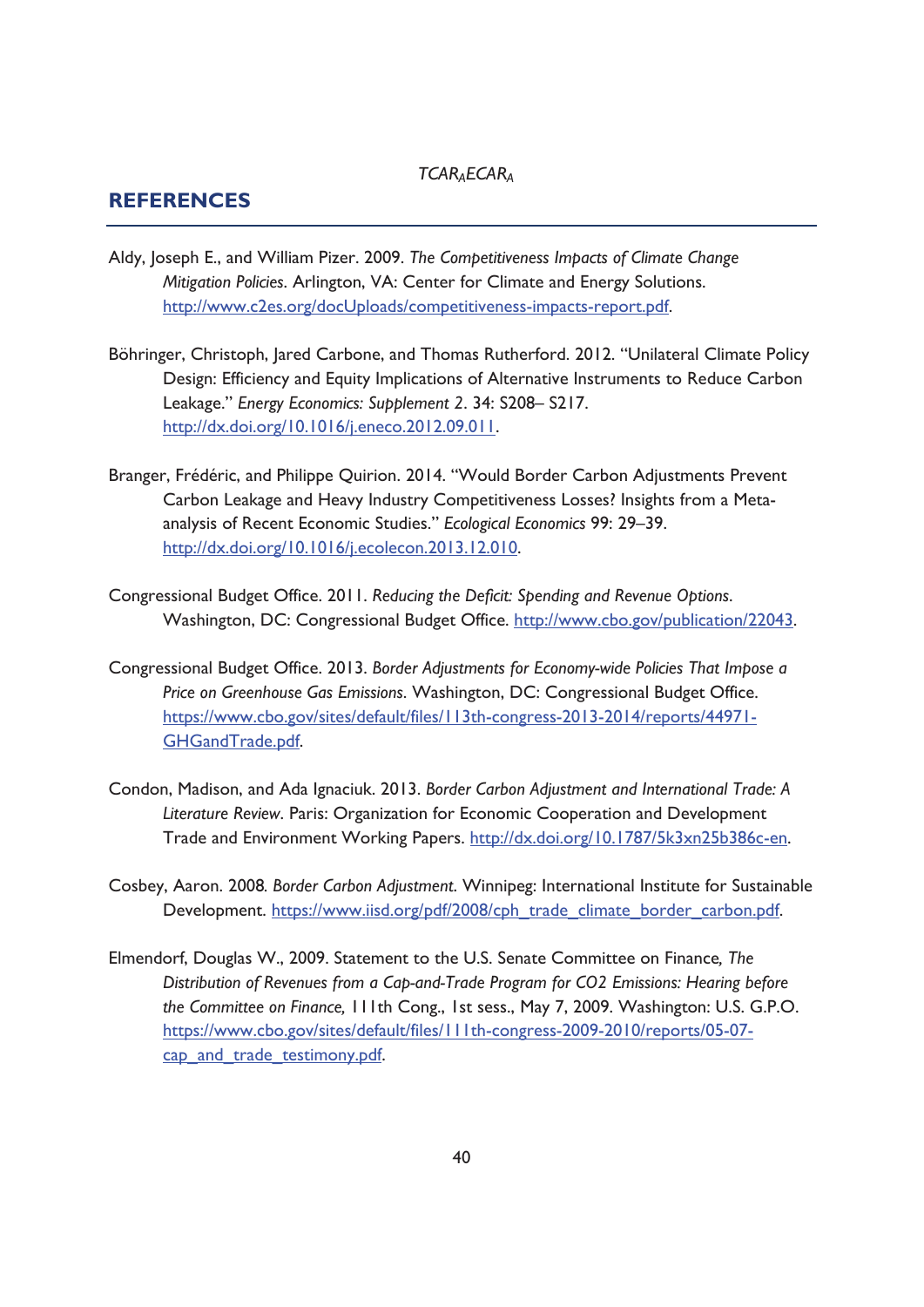- Fischer, Carolyn, and Alan K. Fox. 2012a. "Climate Policy and Fiscal Constraints: Do Tax Interactions Outweigh Carbon Leakage?" *Energy Economics: Supplement 2*. 34: S218-S227. http://dx.doi.org/10.1016/j.eneco.2012.09.004.
- Fischer, Carolyn, and Alan K. Fox. 2012b. "Comparing Policies to Combat Emissions Leakage: Border Tax Adjustments versus Rebates." *Journal of Environmental Economics and Management* 64, no. 2: 199-216. http://dx.doi.org/10.2139/ssrn.1345928.
- Fischer, Carolyn, Richard Morgenstern, and Nathan Richardson. 2015. "Carbon Taxes and Energy-Intensive Trade-Exposed Industries". *Implementing A US Carbon Tax*. Ian Parry, Adele C. Morris and Roberton C. Williams III. New York: Routledge, 2015. 159-177.
- Goulder, Lawrence H., 1995. "Environmental Taxation and the Double Taxation: A Reader's Guide." *International Tax and Public Finance* 2, no. 2: 157-183. http://dx.doi.org/10.1007/BF00877495.
- Jorgenson Dale W., Richard J. Goettle, Mun S. Ho, and Peter J. Wilcoxen. 2013. *Double Dividend: Environmental Taxes and Fiscal Reform in the United States*. MIT Press. https://doi.org/10.7551/mitpress/9780262027090.001.0001.
- Jorgenson, Dale W., Richard J Goettle, Mun S. Ho, and Peter J. Wilcoxen. 2015. "Carbon Taxes and Fiscal Reform in the United States." *National Tax Journal* 68, no. 1: 121-138. http://dx.doi.org/10.17310/ntj.2015.1.05.
- Kortum, Samuel S., and David A. Weisbach. 2016. *Border Adjustments for Carbon Emissions: Basic Concepts and Design*. Discussion Paper RFF DP 16-09. Washington, DC: Resources for the Future. http://www.rff.org/files/document/file/RFF-DP-16-09.pdf.
- McKibbin, Warwick J., Adele C. Morris, and Peter J. Wilcoxen. 2012a. Pricing Carbon in the United States: A Model-Based Analysis of Power Sector Only Approaches. *Resource and Energy Economics* 36 (2014) 130-150. http://www.brookings.edu/~/media/research/files/papers/2012/10/05-pricing-carbonmorris/05-pricingcarbon-morris.pdf.
- McKibbin, Warwick J., Adele C. Morris, Peter J. Wilcoxen, and Yiyong Cai. 2012b. *The Potential Role of a Carbo* https://www.brookings.edu/wp-content/uploads/2016/06/carbon-tax-mckibbin-morriswilcoxen.pdf